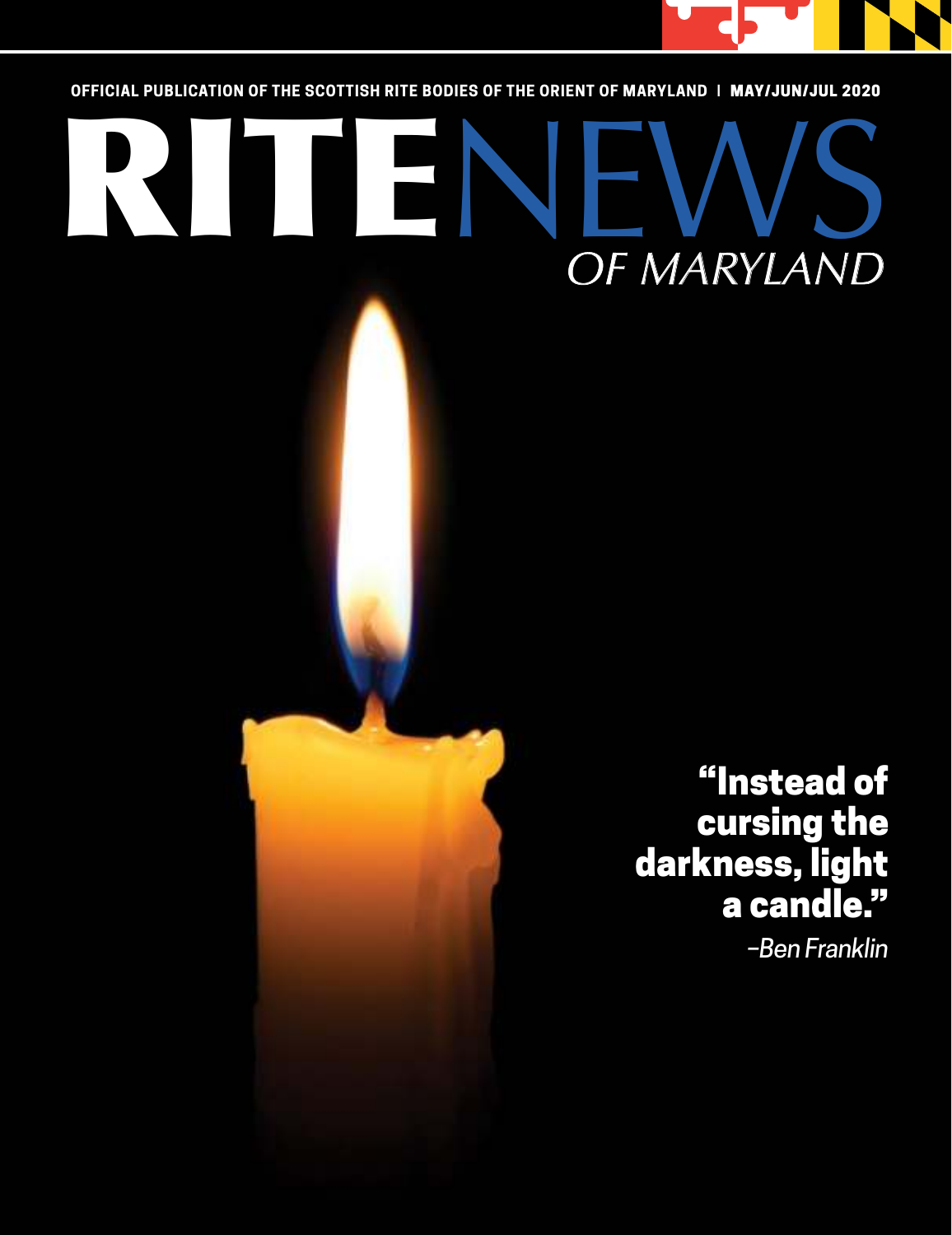

### **CONTENTS**

MAY/JUNE/JULY 2020

### **A MESSAGE FROM THE SOVEREIGN GRAND INSPECTOR GENERAL IN MARYLAND**

3 III. Marlin L. Mills, 33º

#### **DEPARTMENTS AND ORGANIZATIONS**

- 4 Grand Lodge in Maryland
- **5** Albert Pike Lodge of Perfection
- **6** Maryland Council of Kadosh
- 8 Chesapeake Consistory
- **9** Valley of Susquehanna
- **10** Excerpt from Morals and Dogma
- 11 Response for the 2019 Outgoing Officers
- 12 Echoes from the Mountaintop: News from the Cumberland Valle
- **14** Commemorating The Greatest Generation
- 15 Valley of Charles County
- 16 Orient of Maryland— Installations for 2020
- 18 19th Century Scottish Rite in Maryland
- 20 Worshipful Master's Installation Speech 2020— Patuxet Lodge #218
- 22 The Circumpunct
- 24 Masonic Dates
- 25 The Clinic Corner
- 28 Christmas 2019
- **30** Value Starts with the Petition
- **31** Valleys of Maryland

### **UPCOMING EVENTS**

- 7 Lobsterfest
- 21 5th Annual Afternoon Tea
- **BC** Upcoming Events

### **CALL TO ACTION**

26 Recent Charitable **Contributions** 



#### **ON THE COVER:**  *"Instead of cursing the darkness,*

*light a candle."*

*–Ben Franklin photo: iStock.com/ apomares*



**Sovereign Grand Inspector GENERAL** Marlin L. Mills, 33°

**Editor** Fred Spicer, 33°, GC

#### **LOOK FOR US ON THE WEB**

www.mdscottishrite.org

#### **DONATIONS**

Donations to our clinic, building or library are all tax deductible.

Donate online at www.mdscottishrite.org or call 410-243-3200

Our Scottish Rite Childhood Speech & Language Clinic is a 501(c)(3) organization and all charitable gifts are tax deductible.

The *Rite News of Maryland* is published quarterly for the members, family and friends of the Ancient & Accepted Scottish Rite of Freemasonry, Orient of Maryland. The views expressed in the Rite News of Maryland do not necessarily reflect those of the Orient of Maryland or its officers.

### **SUBMISSIONS & GENERAL INQUIRIES**

*Rite News of Maryland* 3800 North Charles St., Baltimore, MD 21218 | Office: 410-243-3200 | Fax: 410-243-8791 | aasr@verizon.net. Articles are subject to editing and if published, become the property of the Orient of Maryland. No compensation is given for articles, photographs or other materials submitted or published.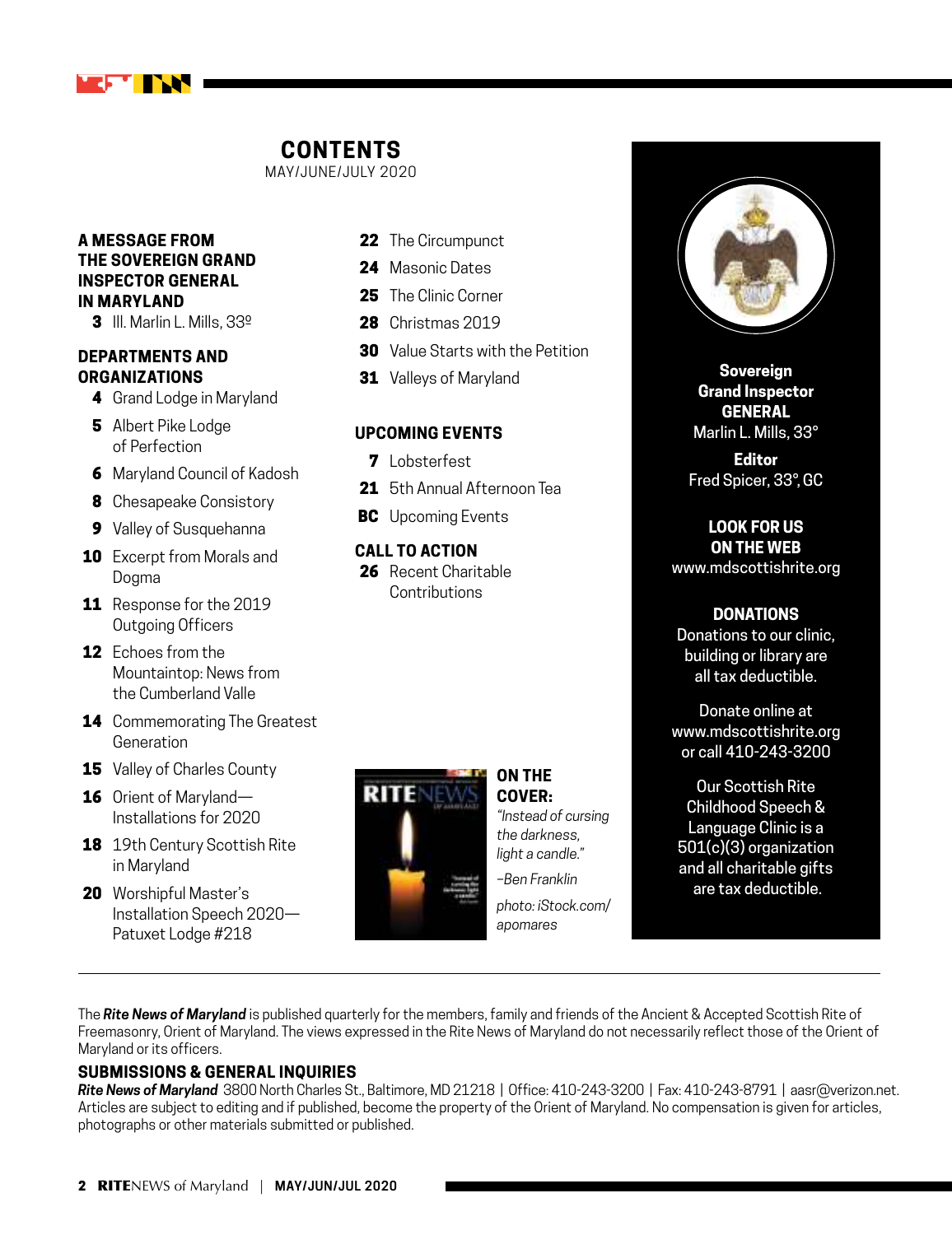

### **A MESSAGE FROM** Ill. Marlin L. Mills, 33º



I THANK EACH OF YOU FOR THE MANY THINGS YOU CONTINUE TO DO IN SUPPORT OF YOUR SCOTTISH RITE.

#### **GREETINGS TO ONE AND ALL,**

Greetings to one and all. Finally, spring is in full force and the beauty of our Grand Architect is starting to show all around us. Trees are starting to bud, flowers are in bloom and the grass is starting to "green up."

Have you ever given any thought to the fact that, in order to present a reunion, there are about 150 people involved? That means 150 men who work to make the reunion an enjoyable and memorable experience for those new men who have decided to join our Scottish Rite: as well as those who come to see some of the new degree presentations, witness the degrees over again or come in to show support for those putting on the degrees.

Reunion—the act or process of being brought together again as a unified whole—wouldn't it be great if we could fill the auditorium with members and candidates? I guess I'm dreaming again of days long ago—of lessons taught and obligations taken by one and all. Today, a reunion would be a good thing for many. In this fast-paced world, it is easy to forget some of those lessons and obligations made to each other. I will aid... I will keep... I will not... A little reminder never hurt anyone.

A reunion is a chance to reflect, a time to remember, a time to share and a time to see each other as well as the new

faces joining us. Our Fall Reunion will be a coming together that will strengthen the bond of our Scottish Rite. It reminds us of our belonging. It's a chance to share our history and our past but, most of all, it is a time for each us to welcome our newest members into the Rite. I cordially encourage each of you to invite a candidate for the Fall Reunion, as well as a Brother who has not attended for a while.

I wish each of you a wonder ful spring and summer and look forward to a large reunion this fall.



Sincerely and Fraternally,

Ill. Marlin L. MILLS, 33º *Sovereign Grand Inspector General in Maryland*



**Share this website with a friend: BeAFreemason.org**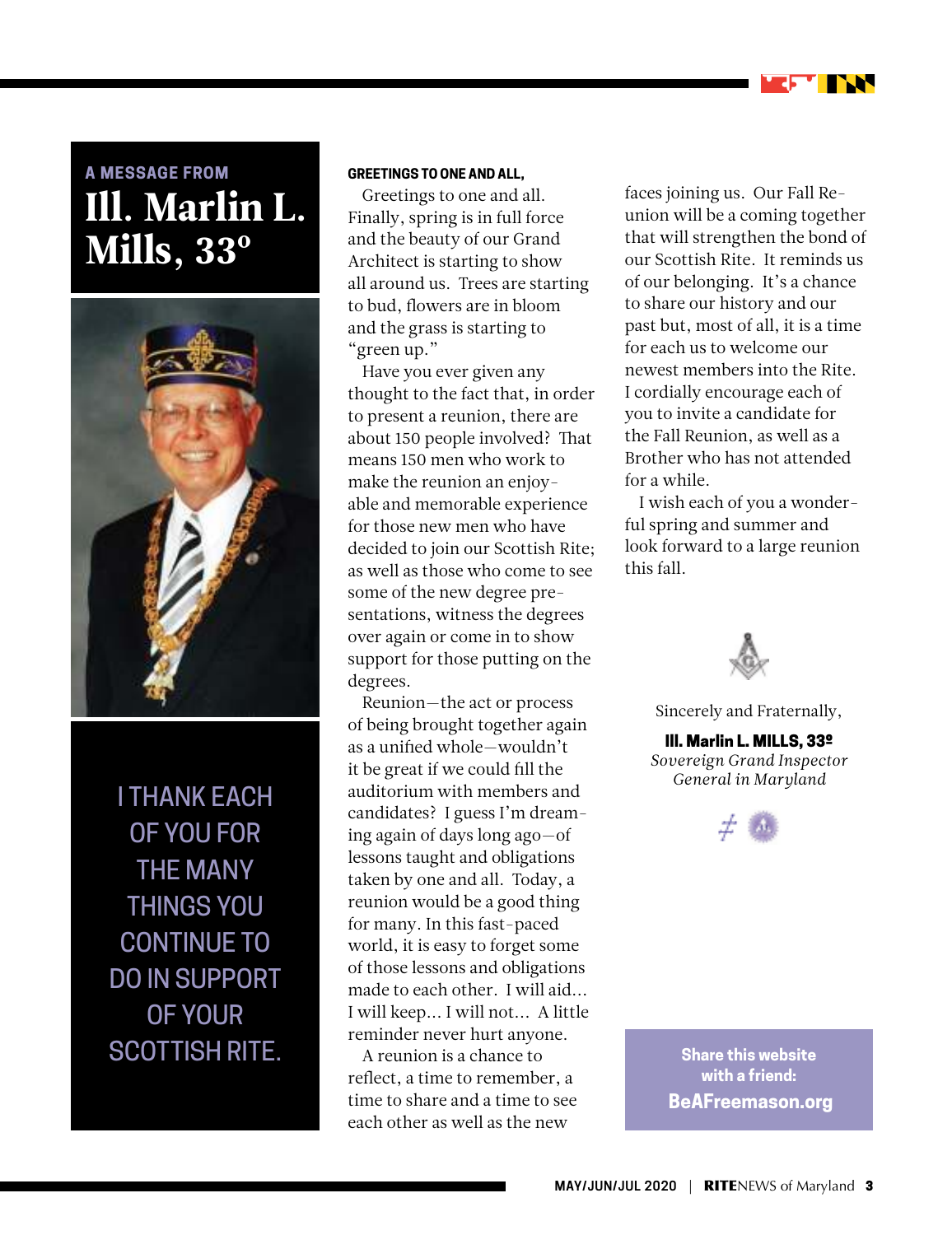

# Grand Lodge of Maryland

**BY: ILL. RICHARD P. NAEGELE, 33°—MOST WORSHIPFUL GRAND MASTER OF MASONS IN MARYLAND**



R **EFLECTING THUS FAR** on my tenure has truly been filled with highs and lows. Being able to present service awards to a 50, 60, 70 and even an 80-year mason is probably the greatest thing a Grand Master can do. Honoring our Brothers who have dedicated themselves to service to our great fraternity for such periods of time and committing their lives to doing good things for their fellow man is truly commendable. Another is the excitement displayed by a new Worshipful Master as he assumes the leadership in his lodge. The enthusiasm experienced at the installation should prove for a successful year.

The lows are more painful,

such as having to deal with individuals who forget what it means to be a mason with integrity and leading upright lives. The arguing and lack of civility demonstrated by members towards each other is also heart wrenching. The worst of all, though, is dealing with what I am at this moment, with the loss of my Grand Master Stephen J. Ponzillo, III. He has not only been an outstanding and respected mason by many in this country, but a true mentor and friend. How fitting was it for a man so rich with American and Masonic History to pass on President's Day. The outpouring of support was a true testament to PGM's character and respect for this fraternity. I, for one, will miss him greatly.

I want to remind everyone of Masonic Awareness Day on May 1st. It is a time to share your Masonic pride with your community of friends. In your travels that day, wear something with Masonic affiliation and post it on social media. Making the general public aware of our great fraternity may entice those worthy of seeking admission ask.

I look forward to seeing many of you at the Rite or around the state, as we continue sharing this great fraternity as men of integrity living upright lives.

*"Crossing the Bar" By Alfred Lord Tennyson*

*Sunset and evening star, And one clear call for me! And may there be no moaning of the bar,*

 *When I put out to sea,*

*But such a tide as moving seems asleep,*

> *Too full for sound and foam,*

*When that which drew from out the boundless deep*

 *Turns again home.*

*Twilight and evening bell,*

> *And after that the dark!*

*And may there be no sadness of farewell,*

 *When I embark.*

*For tho' from out our bourne of Time and Place*

> *The flood may bear me far,*

*I hope to see my Pilot face to face*

> *When I have crost the bar.*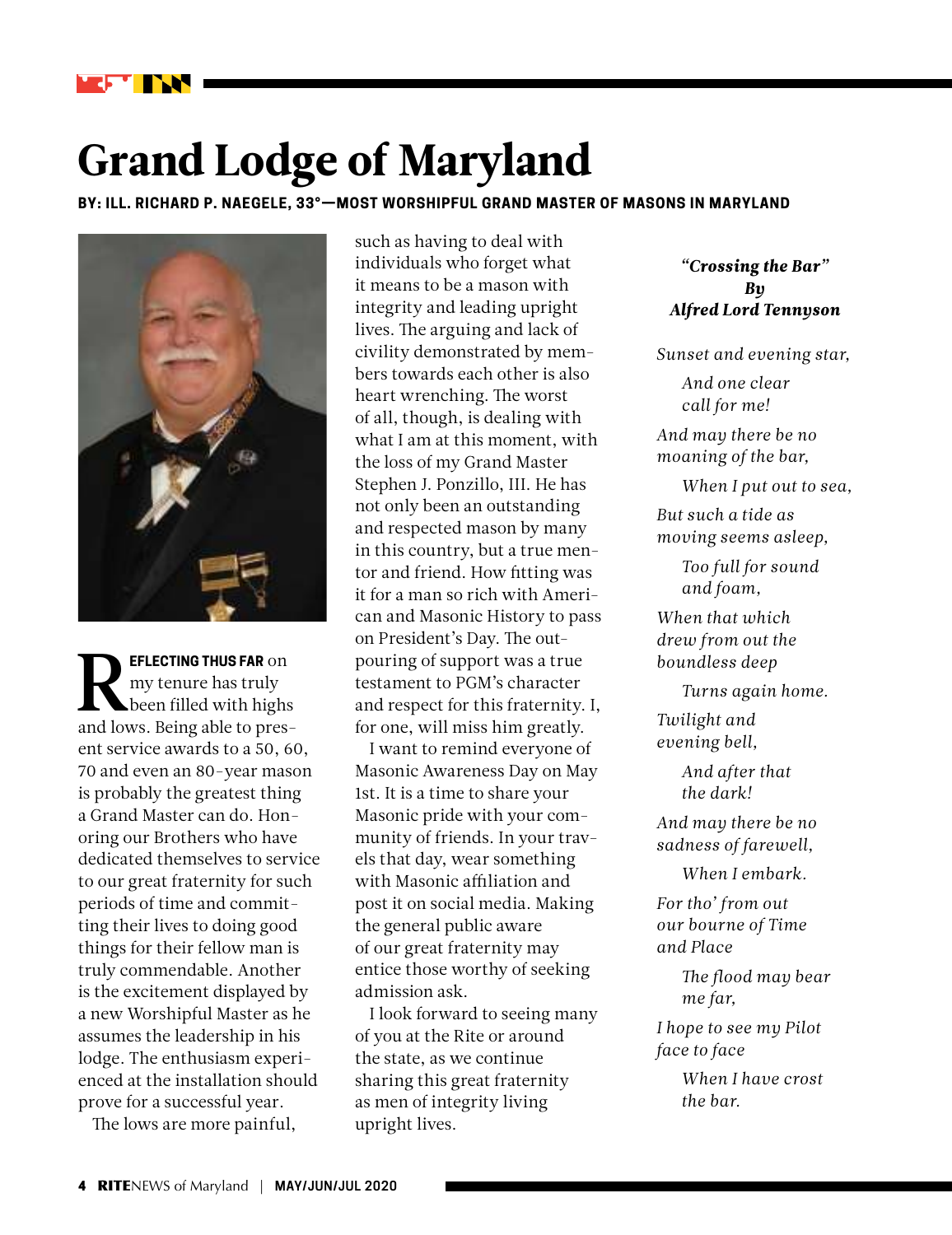

### Albert Pike Lodge of Perfection

### **BY: HON. D. DOUGLAS WALTERS, 32°, KCCH—HOWARD LODGE #101—VENERABLE MASTER**



G **REETINGS BRETHREN!**  I hope this edition of the Rite News finds you in good spirits, whether it be preparing for the Memorial Day holiday, taking in a ballgame at Oriole Park, or looking forward to those summer vacation plans with family or friends.

In this edition of the Rite News, we are sharing masonic stories and quotes to show the tenets of masonry are truly timeless!

"Professor Langdon,' called a young man with curly hair in the back row, 'if Masonry is not a secret society, not a corporation, and not a religion, then whatis it?'

'Well, if you were to ask a Mason, he would offer the following definition: Masonry is a system of morality, veiled in allegory and illustrated by symbols.'

'Sounds to me like a euphemism for "freaky cult." ' 'Freaky, you say?'

'Hell yes!' the kid said,

standing up. 'I heard what they do inside those secret buildings! Weird candlelight rituals with coffins, and nooses, and drinking wine out of skulls. Now that's freaky!'

Langdon scanned the class. 'Does that sound freaky to anyone else?'

'Yes!' they all chimed in.

Langdon feigned a sad sigh. 'Too bad. If that's too freaky for you, then I know you'll never want to join my cult.'

Silence settled over the room. The student from the Women's Center looked uneasy. 'You're in a cult?'

Langdon nodded and lowered his voice to a conspiratorial whisper. 'Don't tell anyone, but on the pagan day of the sun god Ra, I kneel at the foot of an ancient instrument of torture and consume ritualistic symbols of blood and flesh.'

The class looked horrified. Langdon shrugged. 'And if any of you care to join me, come to the Harvard chapel on Sunday,

kneel beneath the crucifix, and take Holy Communion.' The classroom remained silent.

Langdon winked. 'Open your minds, my friends. We all fear what we do not understand." *–Dan Brown, The Lost Symbol* 

"Freemasonry teaches not merely temperance, fortitude, prudence, justice, brotherly

love, relief, and truth, but liberty, equality, and fraternity, and it denounces ignorance, superstition, bigotry, lust, tyranny and despotism." *–Theodore Roosevelt* 

"To enlarge the sphere of social happiness is worthy of the benevolent design of a Masonic institution; and it is most fervently to be wished, that the conduct of every member of the fraternity, as well as those publications, that discover the principles which actuate them, may tend to convince mankind that the grand object of Masonry is to promote the happiness of the human race."

*–George Washington*

"Masonry aims at the promotion of morality and higher living by the cultivation of the social side of man, the rousing in him of the instincts of charity and love of his kind. It rests surely on the foundation of the brotherhood of man and the fatherhood of God." *–William Howard Taft*

"I ask of each Mason, of each member, of each brother, that he shall remember ever that there is upon him a peculiar obligation to show himself in every respect a good citizen; for after all, the way he can *Continued on page 27*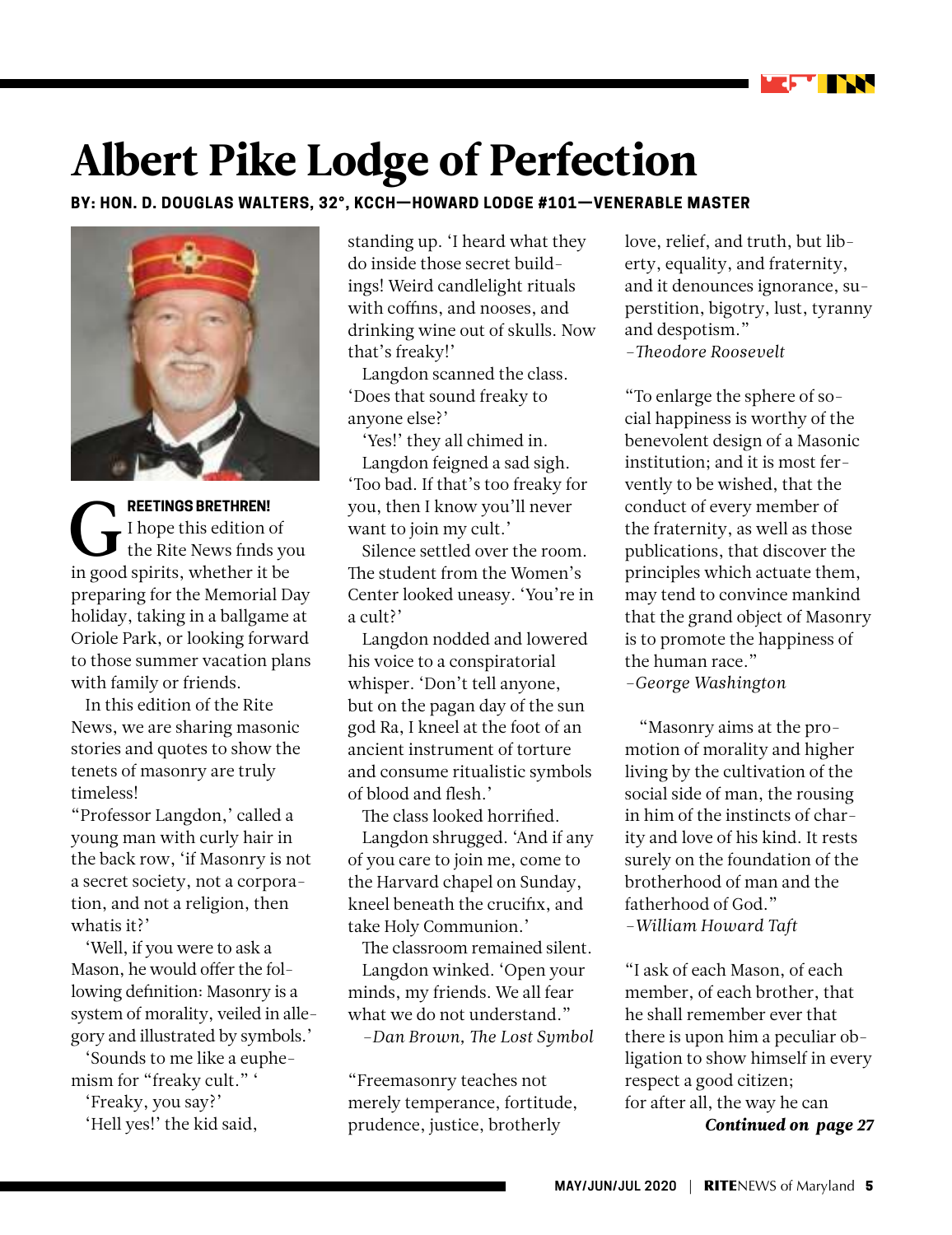# Maryland Council of Kadosh The Origin of the Festive Board

**BY: HON. DARRYL J. SMITH, 32°, KCCH—HIGHLAND LODGE #184—COMMANDER**



 $\overline{\mathbf{O}}$ **NE OF THE** traditions of the Maryland Council of Kadosh is the Festive Board. It provides an opportunity for the knights, along with their family and friends, to enjoy each other's company while partaking of a great meal and a glass or two of the wine of your choice. If wine is not preferred, then the participant can choose to participate by substituting juice or some other beverage. The Festive Board is a Masonic ceremony that consists of several toasts. The Festive Board differs from the Table Lodge. The Table Lodge has a similar ceremony that includes toasts. The Festive Board is open to the public, while the Table Lodge takes place in a tyled Lodge room.

In this article, I will examine the origin of the Festive Board. In a document from

the Provincial Grand Lodge of Berkshire, the author links the origins of the Festive Board to operative masons. "From the very earliest times, the Festive Board has been a key part of Masonic meetings. The origins for this may lie with the operative masons from whom today's speculative Masonry is probably descended. The operative mason's working day lasted

### **"FROM THE VERY EARLIEST TIMES, THE FESTIVE BOARD HAS BEEN A KEY PART OF MASONIC MEETINGS."**

from dawn to dusk and included meal breaks. These breaks for refreshment were much appreciated, especially the one at the end of the day when the masons could relax together. Hence, we find in early speculative masonry a continuing emphasis on the balance between work and refreshment."

The Caribbean Lodge blog, in its article entitled *The Festive Board*, examines the origins of

the Festive Board further, "In the 14th century, operative masons came together to celebrate various religious festivals. Later, these gatherings were arranged for Masonic purposes.

On special days, operative masons gathered in an area of a building they were constructing, or in a temporary structure near the building site called a Lodge. They dined on meat and spiced ale. But as the tradition grew, so grew the menu. Later, the meal came to be held in a formal setting at which the Master would preside over the ceremonies and direct a series of toasts and celebrate in fellowship their operative guilds.

Continuing this tradition by sharing a formal meal in fellowship, offering toasts, singing traditional songs in unity and celebrating the Masonic spirit, remains a welcome and uplifting event within the Fraternity today."

In modern times, the Festive Board still serves to promote the spirit of fraternal relations among the members of our craft and their family and friends. Every year, the Maryland Council of Kadosh continues this tradition which is in line with the Scottish Rites' promotion of family activities.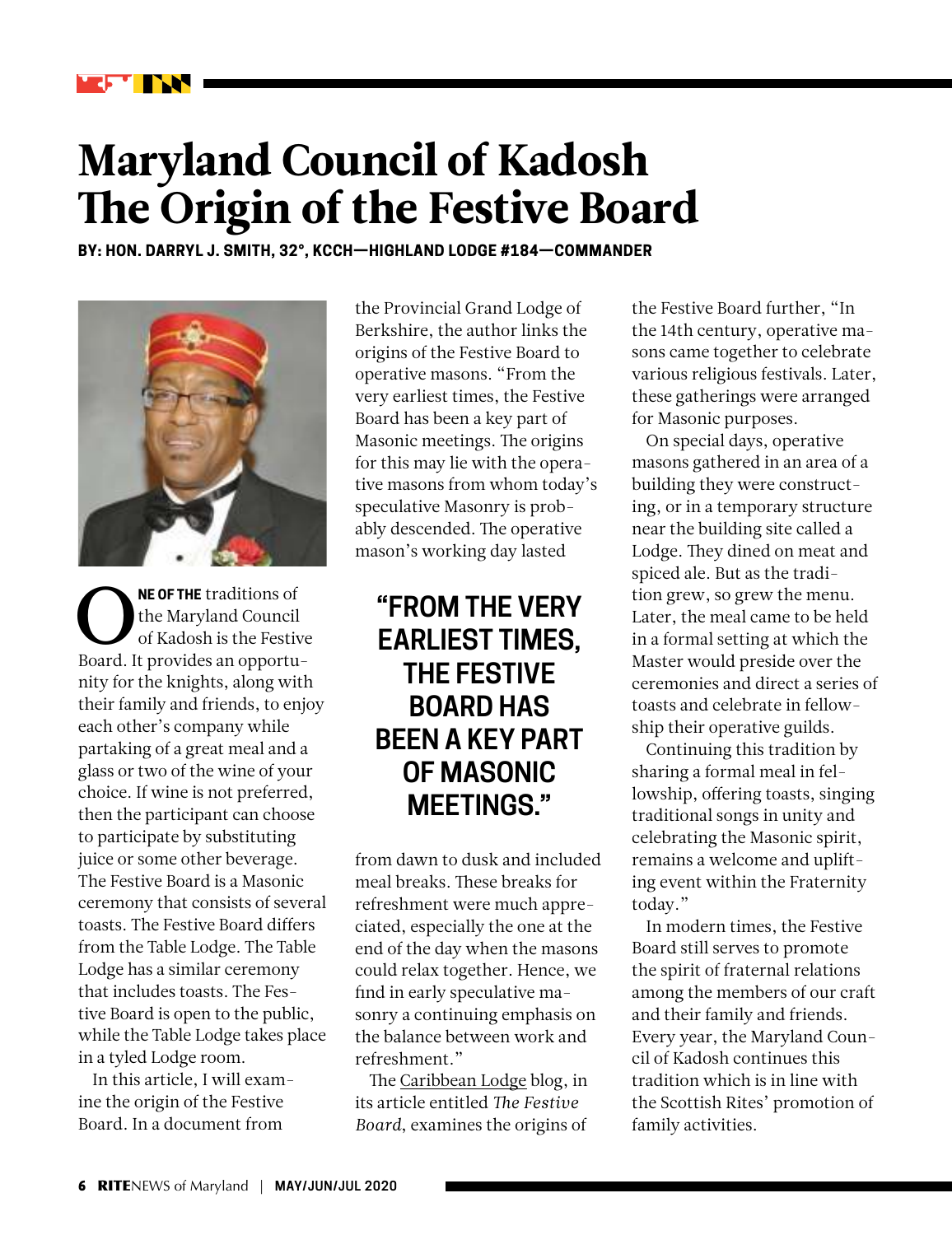

**Mail Your Check for \$45 PER PERSON Made Payable to the Scottish Rite Charitable Foundation to:** 

> **Scottish Rite 3800 North Charles Street Baltimore, MD 21218**

**You can also pay by Credit Card by Calling the Office: 410-243-3200**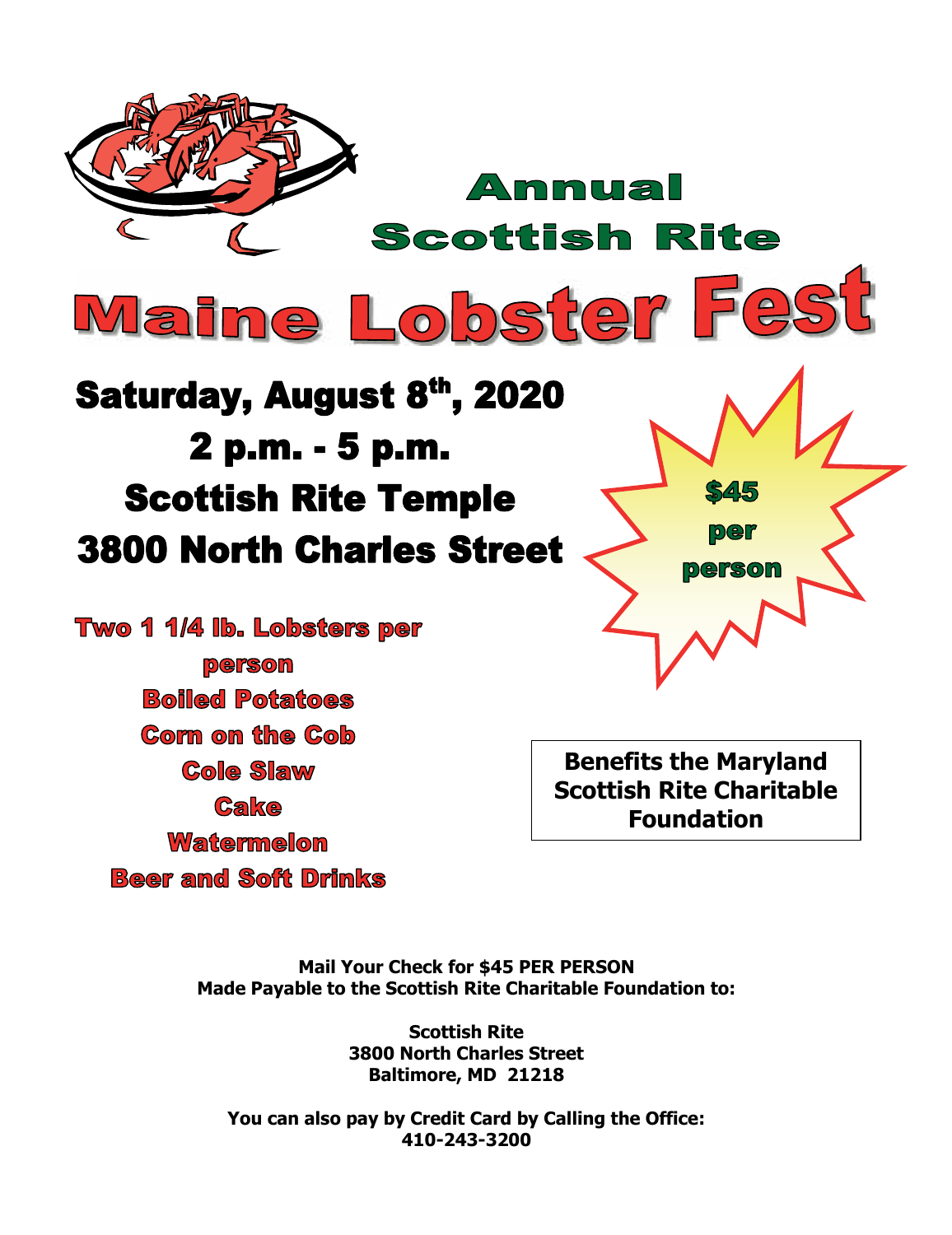

### Chesapeake Consistory

### **BY: BRO. WESTON A. DUNN, 32°—MT. MORIAH LODGE #116—MASTER OF KADOSH**



I **TRUST EVERYONE HAD** a wonderful holiday season, filled with cheer and goodwill. My wife and I were fortunate to spend time with all our family and share in new experiences with our daughter. Did I miss winter? It seems like it never truly got cold, right? The snow just never happened. Now, as I sit in Baltimore's Penn Station waiting for my next train, it feels like spring is right around the corner.

I would like to thank Hon. Brother Matulewicz, KCCH, for his enlightening presentation on Egypt and the 31st degree. At the end of the evening, I had a better understanding of research I have conducted on my own and I hope those who attended were able to do the same.

In a recent business meeting, I had the pleasure of listening

to Drew Dudley's Everyday Leadership TEDx Toronto 2010 talk on "subconscious leaders." Essentially, Dudley describes leadership as a series of "lollipop moments" where one person changes the life or perspective of another through a seemingly simple gesture. The giver of the "lollipop" may or may not even be aware of its impact on the receiver, and the receiver may or may not have told the giver how it impacted them.

**EACH OF US INFLUENCES PEOPLE EVERY DAY, IN OUR PROFESSIONS, OUR COMMUNITIES, AND OUR FAMILIES.**

It's about behaving in a way that makes the life of another person better than before you arrived. The best part is people do this every day. Dudley frames his talk around leadership, but I feel his message extends beyond the traditional sense of the word. You don't have to be a leader to influence others. Each of us influences people every day, in our

professions, our communities, and our families. Our actions impact others whether we are conscious of it or not. Just as we may unknowingly affect the lives of others, so too, our own lives or perspectives have undoubtedly been changed by someone else. Take a moment to share with them the impact they had on you.

Have a great start to your summer and keep creating "lollipop moments."

> **MARYLAND "SCOTTISH RITE OF FREEMASONRY" LICENSE PLATES**



### **Available through the Baltimore Office for SR Masons and their spouses.**

The Office is open M-F from 9am to 4pm @ 410-243-3200 or you may email aasr@verizon.net and the forms will be mailed to you. **Cost is \$30.00**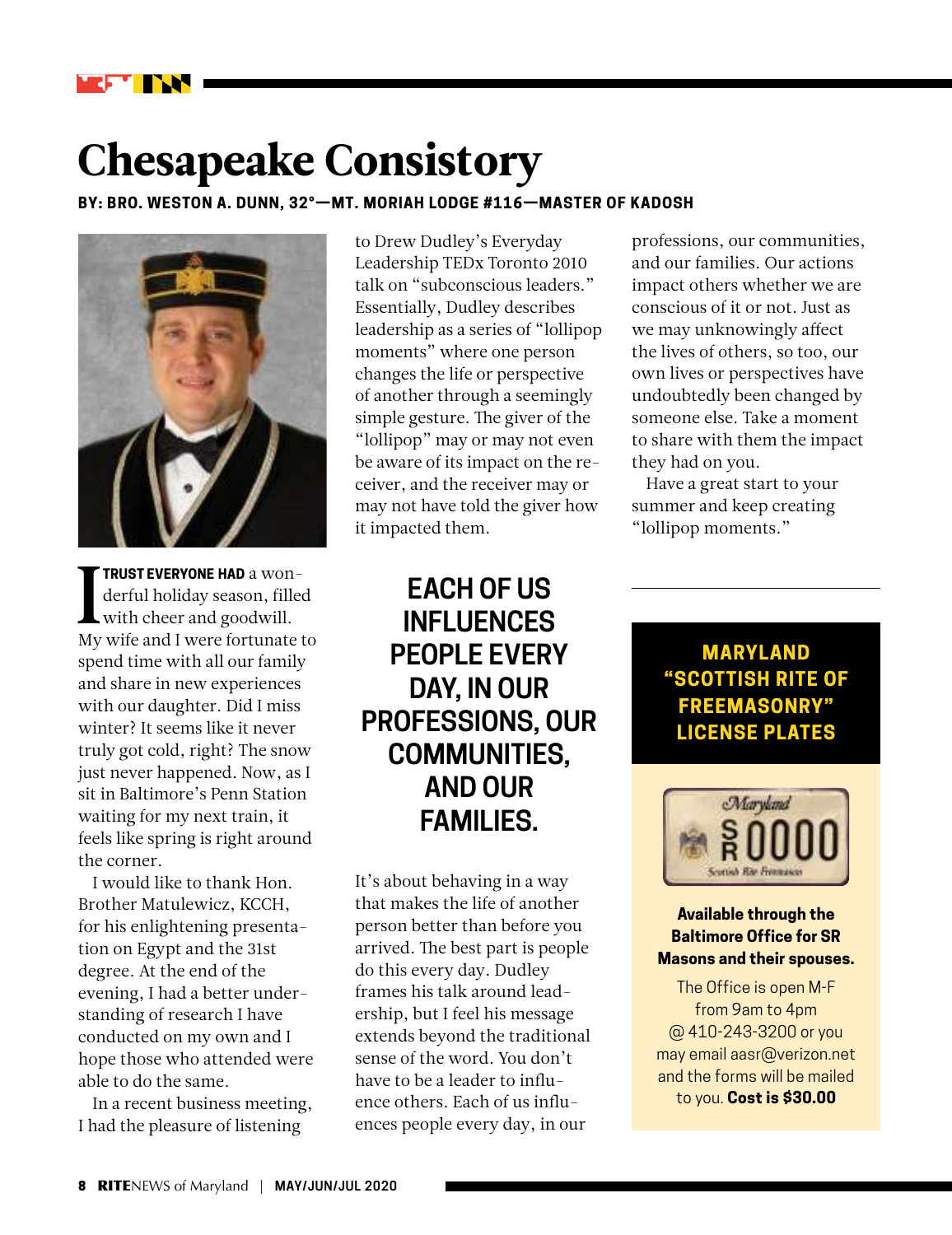

# Valley of Susquehanna

### **BY: HON. JASON Q. STANDISH, 32°, KCCH—HARMONY LODGE #53— VALLEY SECRETARY**

G **REETINGS FROM THE** Valley of Susquehanna! As of this writing, we are enjoying one of the warmest Februarys on record and it really feels like spring as we are preparing for the next Reunion. By the time this hits your mailbox, we will have completed the Spring Class and we will be looking forward to the warm summer months.

The members and officers extend congratulations to Bro. Randy S. Dietrich, 32°, who was selected as the Valley of Susquehanna Scottish Rite Mason of the Year for 2019. Randy is always at the ready to support our Scottish Rite; be it making/ repairing set pieces, hauling/ moving/setting up props for the degrees or meetings, or taking part in the degrees. He is a past Wise Master of the Chapter of Rose Croix, current Senior Warden in the Lodge of Perfection,



and Degree Master for the 18th Degree. Thank you, Randy, for all you do!

The Deer Creek Chapter of Rose Croix will present its ceremony of Remembrance and Renewal on Thursday, May 21st at 7PM. The Conowingo Scottish Rite Club is excited to be working with the APG Masonic Club on an outing to Ripken

Stadium this summer; more details TBA. Please visit our website at www.susquehannasr.org or email info@susquehannasr.org for Lodge locations for meetings and events. You can also join our email list and get automatic updates. Best Wishes to all for a safe and happy summer!



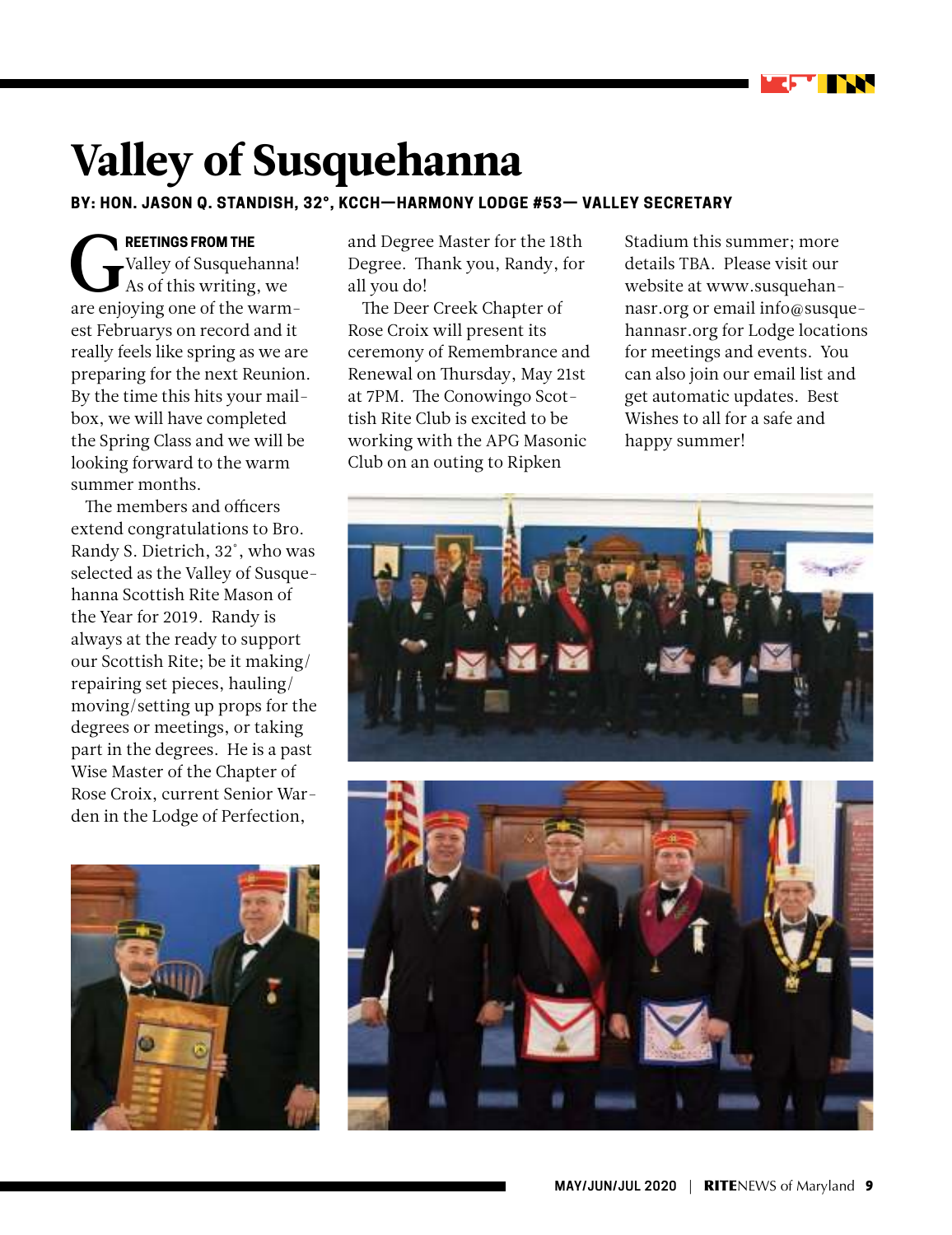

### *Excerpt from*  Morals and Dogma—Secret Master, 4°

**BY. ILL. ALBERT PIKE, 33° (1809-1891)**

M **ASONRY** is a succession of allegories, the mere vehicles of great lessons in morality and philosophy. You will more fully appreciate its spirit, its object, its purposes, as you advance in the different Degrees, which you will find to constitute a great, complete, and harmonious system.

If you have been disappointed in the first three Degrees, *as you have received them*, and if it has seemed to you that the performance has not come up to the promise, that the lessons of morality are not new, and the scientific instruction is but rudimentary, and the symbols are imperfectly explained, remember that the ceremonies and lessons of those Degrees have been for ages more and more accommodating themselves, by curtailment and sinking into commonplace, to the often limited memory and capacity of the Master and Instructor, and to the intellect and needs of the Pupil and Initiate; that they have come to us from an age when symbols were used, not to *reveal* but to *conceal*; when the commonest learning was confined to a select few, and the simplest principles of morality seemed newly discovered truths; and that these antique and simple Degrees now



stand like the broken columns of a roofless Druidic temple, in their rude and mutilated greatness; in many parts, also, corrupted by time, and disfigured by modern additions and absurd interpretations. They are but the entrance to the great Masonic Temple, the triple columns of the portico.

You have taken the first step over its threshold, the first step toward the inner sanctuary and heart of the temple. You are in the path that leads up the slope of the mountain of Truth; and it depends upon your secrecy, obedience, and fidelity, whether you will advance or remain stationary.

**MASONRY** is useful to all men: to the learned, because it affords them the opportunity of exercising their talents upon subjects eminently worthy of

. . .

their attention; to the illiterate, because it offers them important instruction; to the young, because it presents them with salutary precepts and good examples, and accustoms them to reflect on the proper mode of living; to the man of the world, whom it furnishes with noble and useful recreation; to the traveler, whom it enables to find friends and brothers in countries where else he would be isolated and solitary; to the worthy man in misfortune, to whom it gives assistance; to the afflicted, on whom it lavishes consolation; to the charitable man, whom it enables to do more good, by uniting with those who are charitable like himself; and to all who have souls capable of appreciating its importance, and of enjoying the charms of a friendship founded on the same principles of religion, morality, and philanthropy.

A Freemason, therefore, should be a man of honor and of conscience, preferring his duty to everything beside, even to his life; independent in his opinions, and of good morals; submissive to the laws, devoted to humanity, to his country, to his family; kind and indulgent to his brethren, friend of all virtuous men, and ready to assist his fellows by all means in his power.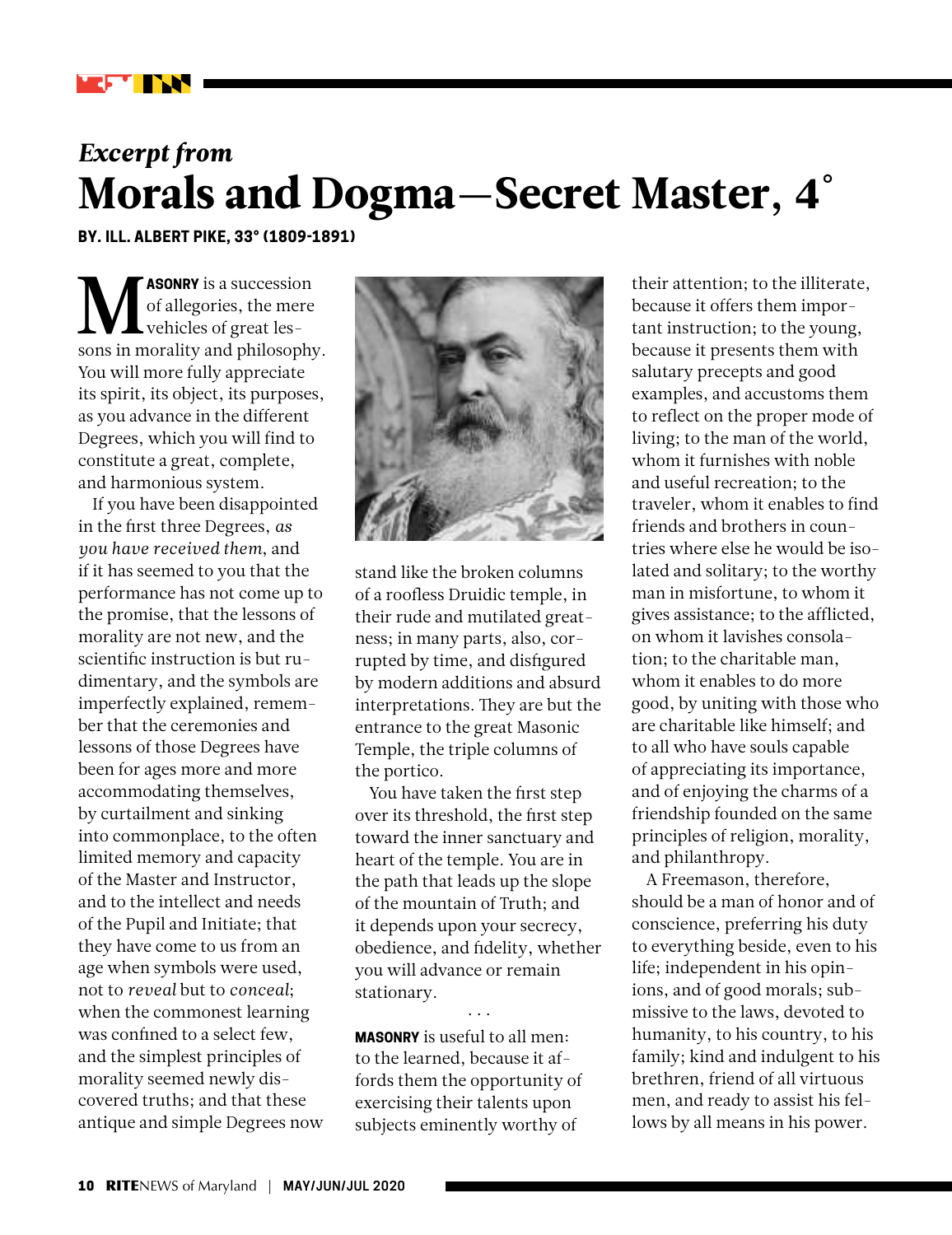

### Response for the 2019 Outgoing Officers

### **BY: HONORABLE BRO. DAVID L. LEBOWITZ,32°, KCCH**



G **OOD AFTERNOON,** Having been assembled within this beautiful Scottish Rite Temple, it is my distinct privilege to deliver the response of the presiding officers for the past year on behalf of:

The Honorable Lister J. Haughton-James, 32°, KCCH, The Illustrious James T. Hill, 33° and The Honorable Roger D. Dunn, 32°, KCCH.

I wish to thank the Valley of Baltimore and Orient of Maryland for bestowing their trust and confidence in our leadership through election to the stations of Venerable Master of the Albert Pike Lodge of Perfection; Wise Master of the Meredith Chapter of Rose Croix; Commander of the Maryland Council of Kadosh and Master of Kadosh of the Chesapeake Consistory.

Our election to serve within

these roles for 2019 was made possible only through the tireless efforts of the outgoing Line Officers of 2018, and those who have traversed through the chairs in years past. We humbly acknowledge the work of:

The Honorable William A. Zarychta, 32°, KCCH, Past Venerable Master, The Honorable Robert W. Reynolds, 32°, KCCH, Past Wise Master, The Honorable Cory S. Wright, 32°, KCCH, Past Commander, and The Honorable Robert N. Carhart, 1r. , 32°, KCCH Past Master of Kadosh.

As the Illustrious Albert Pike, 33° noted, "the true Mason labors for the benefit of those that are to come after him", and we were proud to exemplify their steadfast dedication to the prosperity of the Scottish Rite.

It is also of paramount importance to recognize those outside the Fraternity who have made our ascension possible, especially our families and friends, as well as the membership of our Blue Lodges and other appendant Masonic bodies. Their ongoing support, as we have traveled within the Fraternity, allowed this auspicious occasion to become a reality.

At this time, I must offer my personal gratitude to the Illustrious David W. Rabe, 33°, who initially brought me into the Albert Pike Lodge of Perfection and introduced me to his officer line. Thank you for this honor, and for your continued counsel and friendship within these hallowed halls of the Ancient and Accepted Scottish Rite of Freemasonry.

Some ask whether Masonry is relevant today, and I often wonder the same as I look around at the current world we occupy. And then I think back to my initial three degrees at Howard Lodge No. 101, and the impact on my life that those lessons taught me. I recall my experiences here at the Scottish Rite and the degrees that are worked here in this Temple and elsewhere throughout the State of Maryland. And those lessons joined those of my blue lodge. And then I think of the time spent with the extraordinary Brothers and their families that I consider myself extremely fortunate to have crossed paths with throughout my travels. I have attended Lodge meetings in countless cities of the United States and experienced masonic events in multiple countries throughout the world, but it is the effects of Freemasonry in my day-to-day life as a husband and father that are treasured.

My answer is a resounding yes—Masonry is as exceptional as it has been throughout the millennia.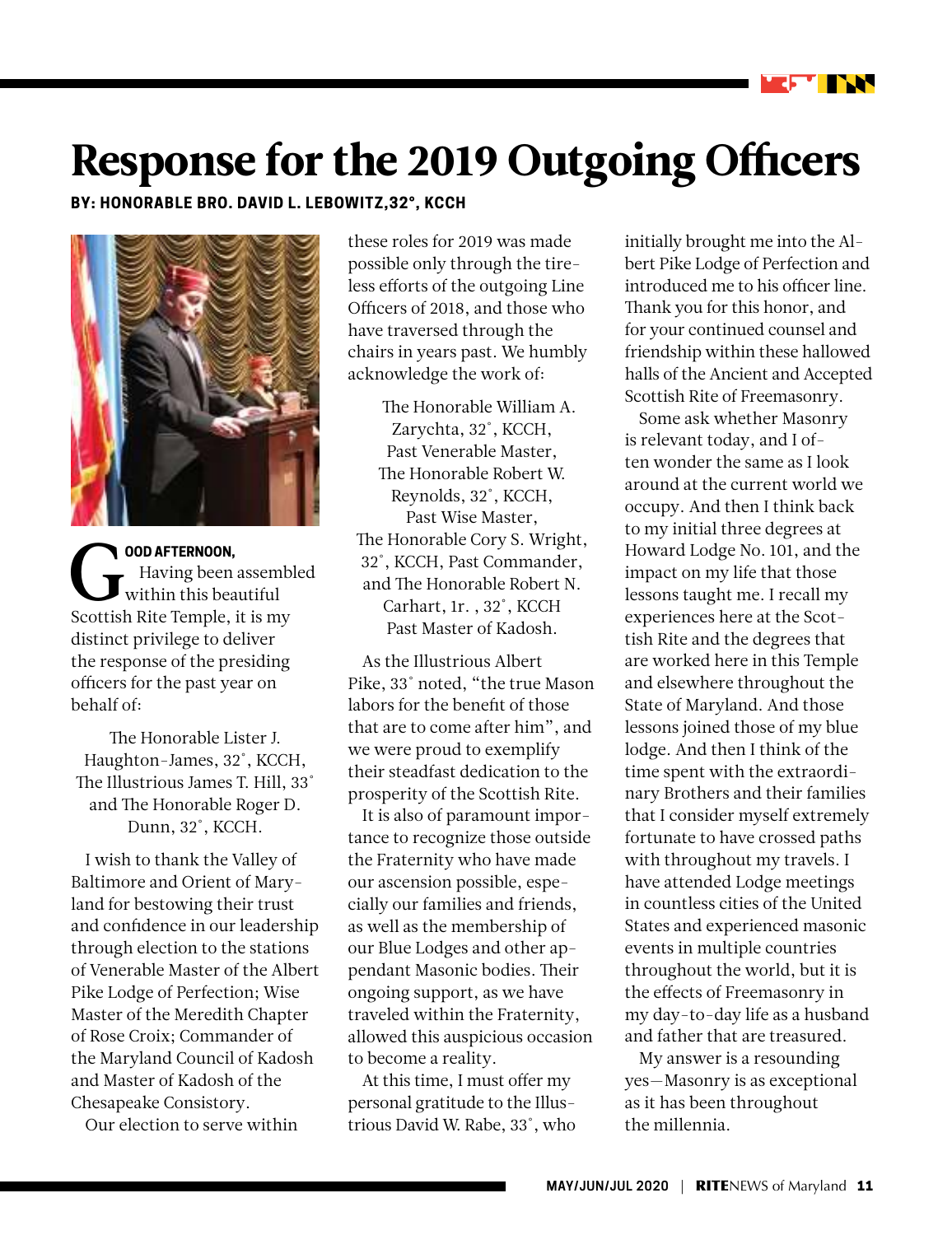

### **ECHOES FROM THE MOUNTAINTOP**

### 2019 Freemason of the Year



**HON. RICHARD R. GORNALL, 32° KCCH,** was recently recognized as 2019 Freemason of the Year by the Valley of Cumberland Scottish Rite. Bro. Gornall received the award in recognition of his distinguished service to the Cumberland Scottish Rite, to the Cumberland Chapter of DeMolay for Boys, and as President of the Cumberland Masonic Temple, Inc. Gornall exemplifies the tenets of Freemasonry in his professional and private life and in his service to the fraternity and larger community.

**Pictured L to R:** Ill. Jamey S. Hill, 33°, PR; David M. Gornall, 32°; Hon. Richard R. Gornall, 32° KCCH; and Barbara Gornall.



### 13th Annual Burns Supper Benefit

**THE 13TH ANNUAL BURNS SUPPER,** hosted by the Cumberland Knights of St. Andrew, reached a record level in fundraising for the event to support Children's League RiteCare Clinics in Cumberland, Oakland, and Keyser, WV. In addition to the \$20,000 raised by the Cumberland Scottish Rite Foundation through the event, local community leader John Balch has committed \$5,000 to the Children's League in additional matching funds. The 2020 Burns Supper featured performances by local Celtic favorite Shanty Irish and professionally graded bagpiper Andrew Donlon who has won contests in the United States, Canada and Scotland as a soloist and bandsman, as well as a presentation on the history of Freemasonry in Allegany County by historian Albert Feldstein.

**Pictured L to R:** Jamey S. Hill, 33°, PR; Brent Lewis, 32°; Cathy Growden of the Children's League; Jerry Robinette, 33°, Valley Secretary; Hon. Sam Lane, 32° KCCH, Burns Supper Chairman; Hon. Mike Kamauff, 32° KCCH; Elmer W. "Bud" Miles, Jr, 33°, Valley Treasurer; and Daniel Stitt, 32°, Venerable Master of the Cumberland Knights of St. Andrew..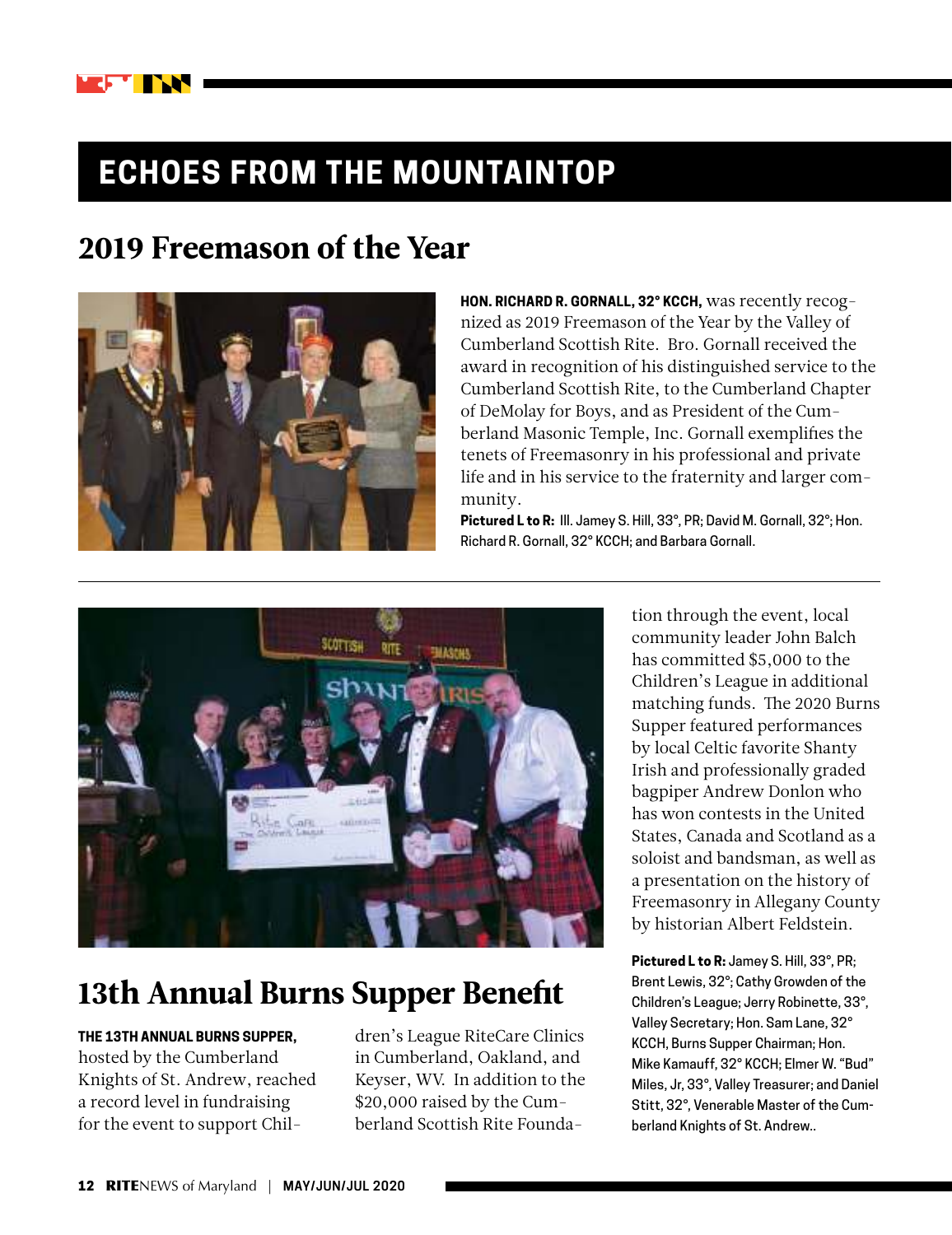

### Valley of Cumberland Officers 2020 Scholarship



**THE FOLLOWING OFFICERS** were elected to serve as body heads for the Valley of Cumberland Scottish Rite Bodies and installed in office on January 12, 2020: Ill. James M. Snider, 33°, Venerable Master, Lodge of Perfection; Daniel C. Stitt, 32°, Wise Master, Chapter of Rose Croix; Michael W. Kerns, 32°, Commander, Council of Kadosh; Robin L. Summerfield, 32° KCCH, Master of Kadosh, Consistory; Scott R. Paddack, ° KCCH President, Washington County Scottish Rite Club.

**Front Row:** Michael R. Wade, 32° KCCH; Jerome F. Robinette, 33°, Valley Secretary; Elmer W. Miles, Jr., 33°, Valley Treasurer. **Row 2:** Harry E. Cox, 32°, Robin L. Summerfield, 32° KCCH, Scott R. Paddack, 32° KCCH, Daniel C. Stitt, 32°; **Row 3:** Roger P. Douglas, 32° KCCH, James M. Snider, 33°, Thomas L. Paxton, 32° ;**Back Row:** George M. Witherington, Jr., 32° KCCH, Mark E. Lathrop, 32°, Michael L. Kamauff, 32° KCCH, David A. Tibbetts, 32°, Samuel J. Lane, 32° KCCH.

### Buck-A-Cup

### **THE CUMBERLAND SCOTTISH RITE**

2019 Buck-A-Cup Fundraiser raised \$7,000 to support RiteCare at The Children's League. Buck-A-Cup Chair Sam Lane

and other Scottish Rite members recently presented awards to local restaurants and servers in recognition of their support for the effort.

# Endowment

### **DURING THE FEBRUARY 17**

**MEETING** of the Cumberland Scottish Rite, David Jones, Executive Director of the Allegany College of Maryland Foundation, provided an overview of current programs and initiatives at the college. In addition to the more than 3,000 students working toward degrees at ACM, the college's Center for Continuing Education provides job training, professional development, and workforce development education to more than 7,000 local residents every year. Following Jones' presentation, ACM student Paige Meadors, who is the recipient of a Leonard and Jane Schwab Scottish Rite Foundation Scholarship, expressed her appreciation for the financial support as she pursues a major in Psychology at ACM with plans to transfer to Frostburg State University to complete bachelor and graduate degrees. The Leonard and Jane Schwab Scottish Rite Foundation Scholarship was endowed by the Cumberland Scottish Rite Foundation with a bequest from Ill. Leonard Schwab, 33°, and his wife Jane.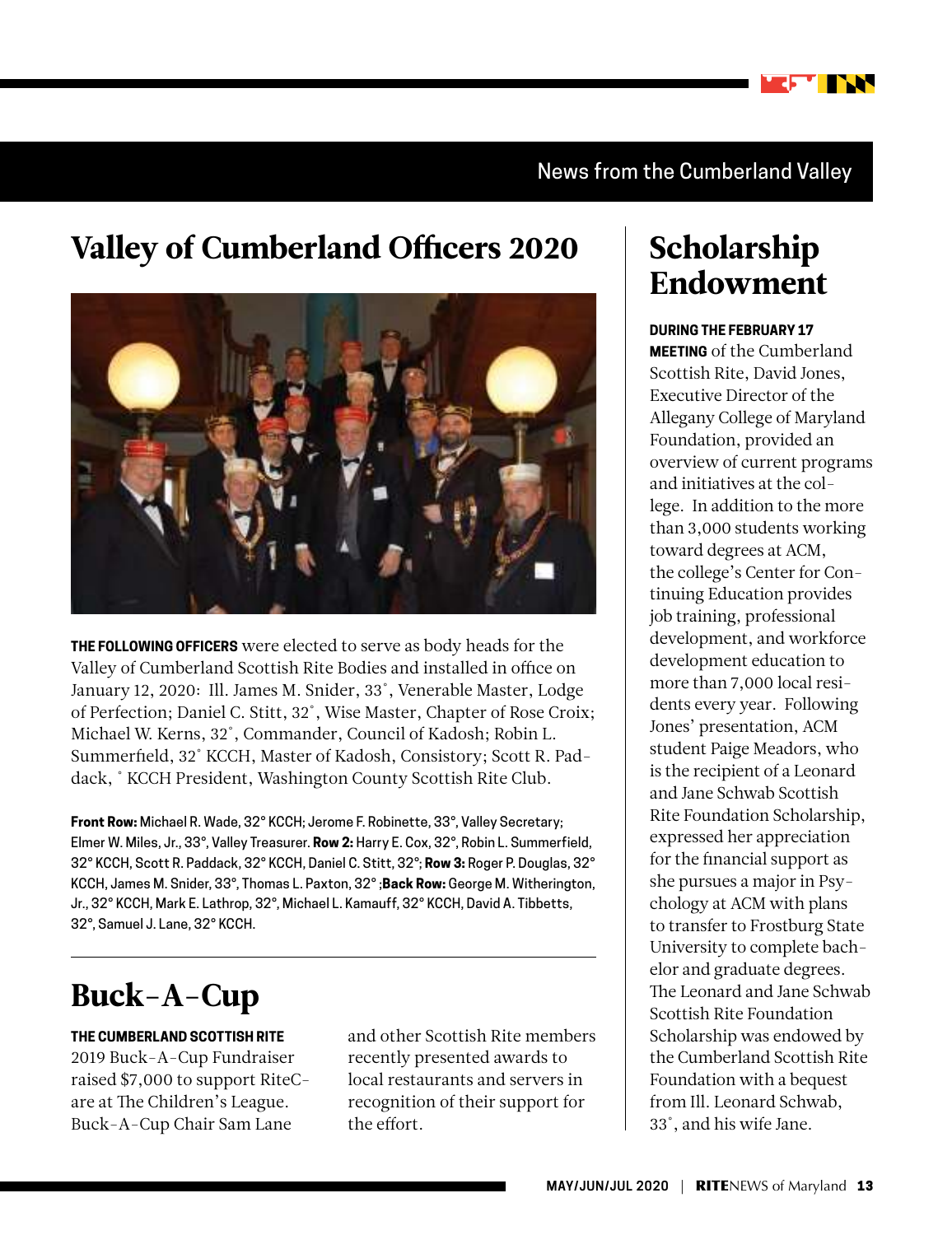

### *Commemorating*  The Greatest Generation

**BY HON. TOMMY J. MORRIS, 32°, KCCH, COLUMBIA LODGE NO 58—PAST MASTER**

T **HIS YEAR WILL BE** especially significant when it comes to honoring and remembering our fallen brothers who halted tyranny in its tracks, from Brother George Washington and his Generals to countless others. This year, there will be numerous remembrance ceremonies to commemorate the end of World War II, which happened over 75 years ago this year. While many of our brothers of that war have passed on, there are still more who walk with us, visit our temples and share their incredible stories. From those who withstood the attack on Pearl Harbor to those who endured the cold at the Battle of the Bulge, they

ensured the inevitable defeat of the Tyrants of Japan, Germany, and Italy. We will pay homage to their sacrifices and others who secured victory for America and its allies. It's critically important for us to preserve our history now before it's too late. I was reminded of this as I reflected on the passing of some of our brethren who proudly served their nation and continued to serve their communities as Freemasons. People ask us why we become Freemasons, why we serve our country and why we do ceremonies of remembrances. I believe it's to commemorate our fallen brothers, our founding fathers, and people who are

still serving to stop Tyranny and promote Life, Liberty and Freedom of thought for generations to come.

Please join us in commemorating the Greatest Generation and all of our fallen brothers.

If you know a World War II veteran or a family member of a brother that served, consider making a small donation to the Temple Preservation fund in their name to commemorate their service and to help preserve our history.

The Scottish Rite Temple Restoration Fund is a  $501(c)(3)$ organization and all charitable gifts are tax deductible.

### **OUR SCOTTISH RITE CLUBS OPEN TO ALL MEMBERS AND THEIR FAMILIES**

We pay tribute to the Officers of our clubs, to the founders and leaders, past and present, and to the members for their cooperation in promoting the Scottish Rite way and the Masonic understanding and fellowship that go with it. For year round activities and meetings of these clubs, call:

**Arundel Scottish Rite Club**  Hon. S. Dirk Wiker, 32°, KCCH 443-321-2724

**Chesapeake Scottish Rite Club**  Bro. Neil M. Noble, 32° 410-736-9245

**Conowingo Scottish Rite Club**  Timothy M. Dykes, 32°, KCCH 443-742-3388

**Carroll Scottish Rite Club**  Ill. Paul M. Lloyd, 33° 410-374-2569

**Eastern Shore Scottish Rite Club** Ill. Arthur H. Tawes, 33° 443-235-8950

**Mid Shore Scottish Rite Club**  Bro. Robert Sparks, 33° 410-634-2235

**Scottish Rite Cheer Club**  Ill. J. Fred Hobine, 33° 410-243-3200

**Washington County Scottish Rite Club**  Hon. Scott Paddock 32°, KCCH 301-988-7800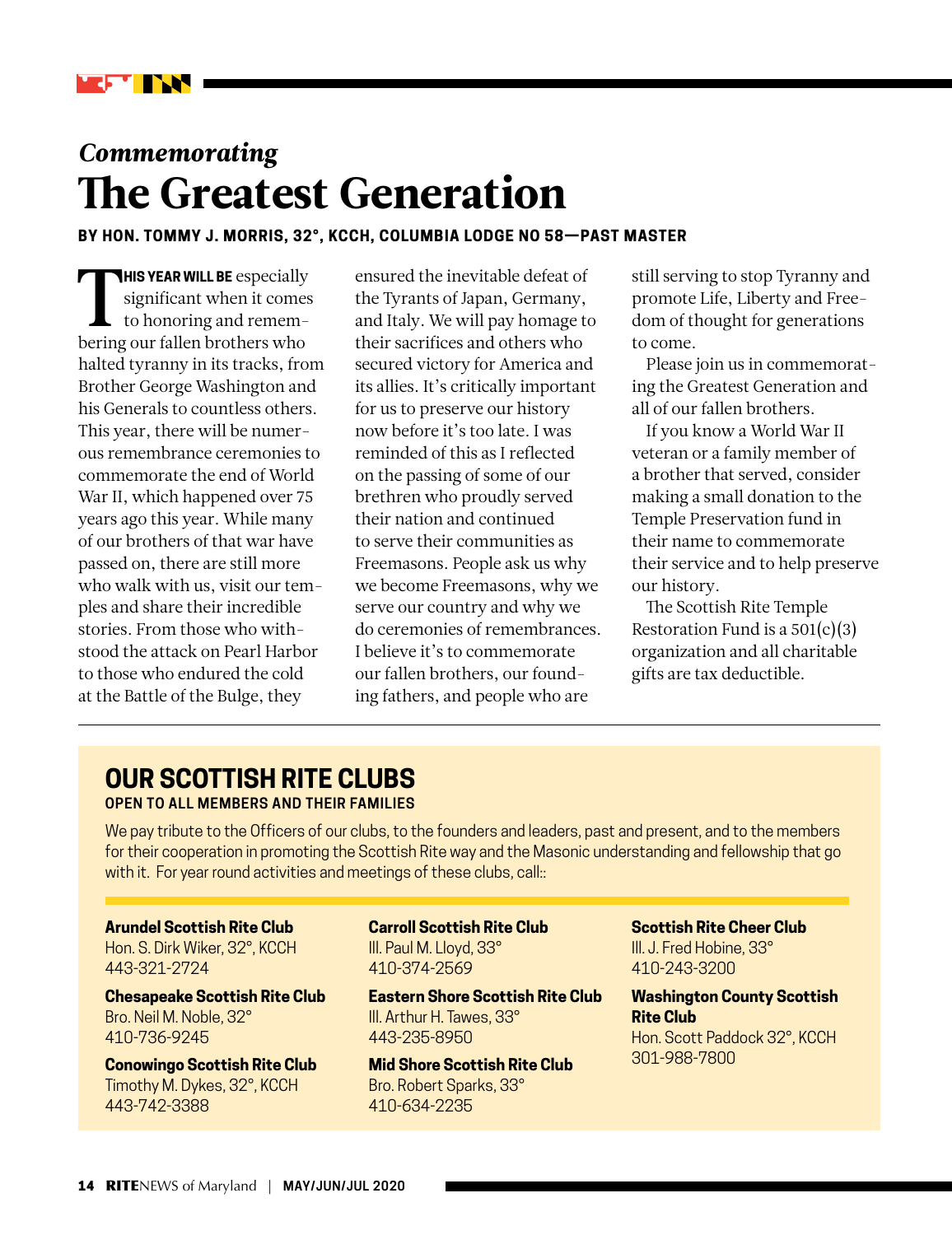

# Valley of Charles County

### **BY: HON. JOSEPH D. MYERS, 32°, KCCH—VENERABLE MASTER**



O **UR VALLEY** has made positive strides applying themselves in learning Scottish Rite degree ritual. As anyone who has learned a degree role or part knows, there is no "me" in a well-orchestrated degree, its takes teamwork. It's great to see a degree team apply themselves and grow over a season. Especially when starting from scratch. Over the months of practice, things start taking shape, and all the moving parts start taking form. Yes, there are days when bolting over to the lodge for degree practice is a "challenge", especially after a long day at work or if feeling under the weather. However, more time than ever, the time spent transitions into "good time spent".

As the degree takes shape, we grow and take shape fraternally. The 4th degree (Secret Master),

like other degrees, has many personable lessons that are offered to us for our own interpretation and, when applied in a way that we can connect with the message, is "value added".

Masonry is duty, and it honors the reward of work, which is the performance of duty. Have we assumed those duties? Do we disregard reward and remain satisfied with the esteem of our conscience alone? When applying the message of the 4th degree, we, as Masons, embrace honor in our actions, and prefer duty as a consequence of the positive resulting effect. Being faithful to your principles, your God, to your fellows, and your community, will do honor to yourself, those you come in contact with and impact.

If the honors of Secret Master and other Masonic lessons are not applied and embraced, the honor is degraded (Morals of Dogma). If you are not already doing so, consider volunteering to assist in one of your Valley's degrees, or assist with a committee. The added value to [you] and your Valley is assured to be "good time spent". Please come visit the Valley of Charles County when you have the opportunity!

Our meeting time/location is as follows:

The third (3rd) Friday of each month (Sept to May) at 7:30 PM.

Location: 710 Lodge Street, La Plata, MD 20646.

Visit us online at: stcolumba150.org

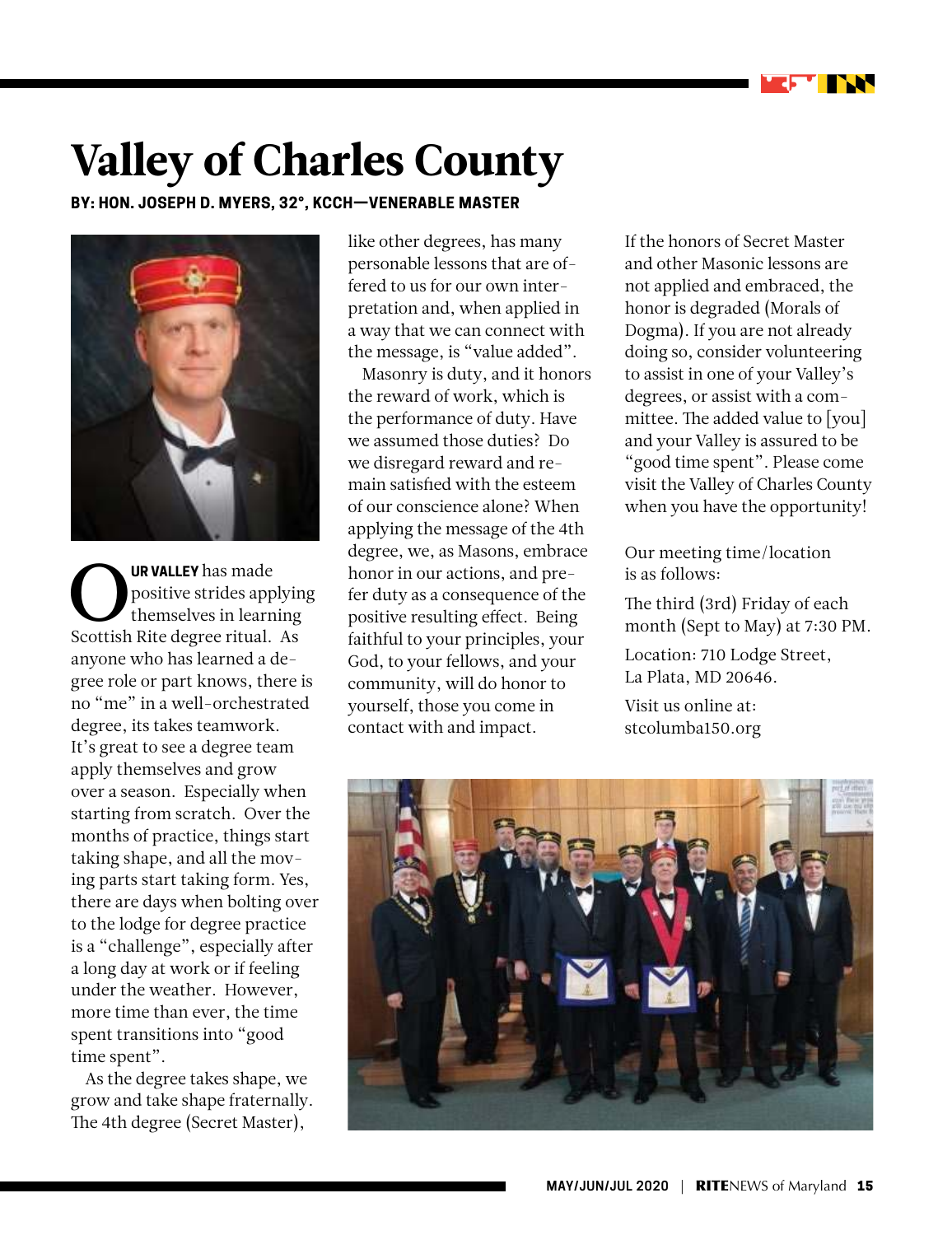

# Orient of Maryland











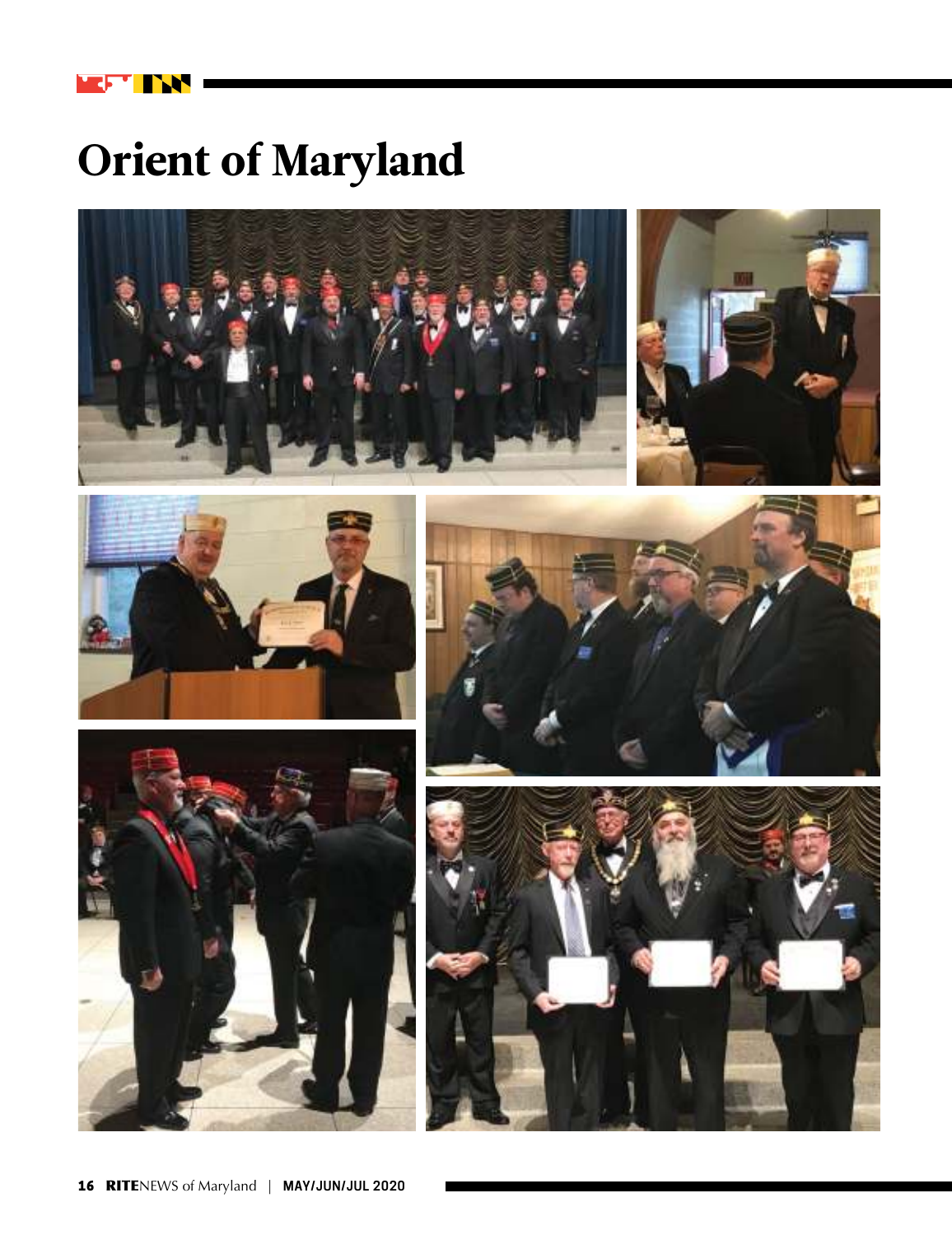**IN** æБ

# Installations for 2020















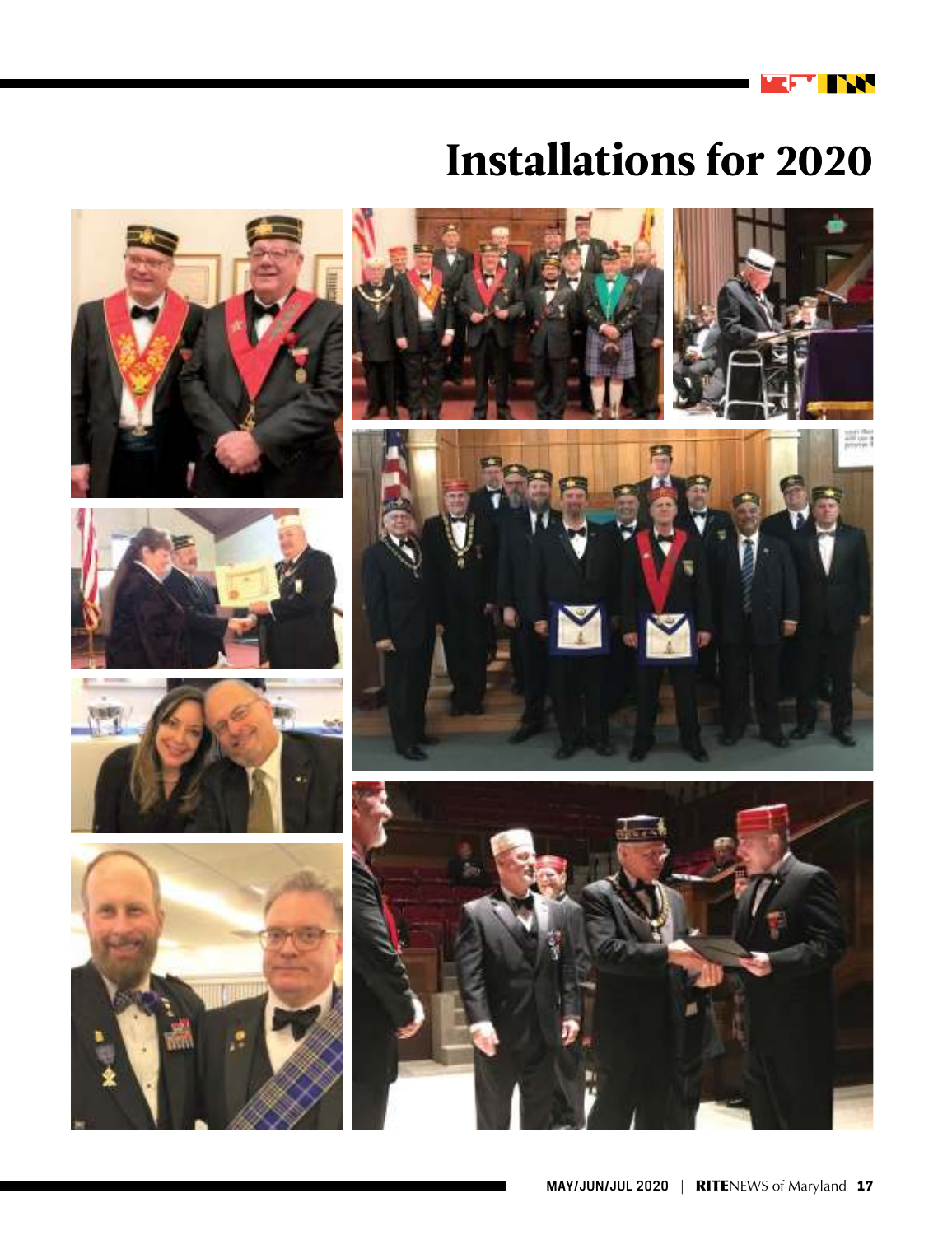

# 19th Century Scottish Rite in Maryland

#### **BY: ILL. S. DIRK WIKER, 33°—ANNAPOLIS LODGE # 89—PAST WISE MASTER**



 $\overline{\text{T}}$ **HE SCOTTISH RITE** in Maryland during the nineteenth century, especially the latter half, was very interesting to say the least. Our early Scottish Rite endured some very turbulent times, encountered irregular bodies, and saw some high-profile defections. The chaos eventually faded, and order prevailed to set up the success of Maryland's Scottish Rite in the 20th century.

The official Scottish Rite was born in Charleston, SC in 1801 but the Southern Jurisdiction (SJ) would not find its way to Maryland until nearly 60 years later. In the early 1790s, there were two organizations in Maryland that had degrees resembling those of what we now consider the Scottish Rite. A Rose-Croix Chapter attached to the Lodge *La Verite* was founded in Baltimore by brethren that settled here from Saint Domingo (present day Haiti) but it only lasted a short while. There is also some evidence that a "Rite of Perfection" was established around the same time by Henry Wilmans. It is not clear when it ceased to exist, but this order may have existed into the beginning of the nineteenth century. The next comparable organization in Maryland would be an irregular Cerneau Scottish Rite body.

Cerneauism was extremely problematic for both the Southern Jurisdiction and the Northern Masonic Jurisdiction (NMJ) for most of the 19th Century. Joseph Cerneau brought the 25 degree *Order of the Royal Secret* to New York in 1807 and soon expanded his system to 33 degrees to match the Supreme Council in Charleston. When the Northern Masonic Jurisdiction was formed in 1813, Cerneau's version of the Scottish Rite was in direct competition with the two regular Supreme Councils in America.

On May 15, 1820, the Rose Croix Chapter *La Verite* was reconstituted by Joseph Cerneau. The reconstituted Chapter was named *La Trinite Unity* and a *Grand Council of Princes of the Royal Secret* was formed. Some influential Maryland Masons were admitted as members to this Maryland Cerneau body, including future MWGM John H.B. Latrobe. The Morgan Affair caused the Maryland Chapter and Council to have a very short

lifespan and no records exist of it after 1826.

There are indications that Maryland masons were members of the NMJ in the 1850s, including MWPGM Charles Gilman. In 1861, the A&ASR, SJ finally reached Maryland. Albert Pike, assisted by Albert Mackey, constituted and installed officers for a Grand Consistory. James Stirrat was installed as the Grand Commander in Chief and Thomas Cunningham as the Deputy. Because of the Civil War, this new Scottish Rite body was fairly inactive.

In 1867, Thomas Cunningham was made the Active Inspector General for the state of Maryland. During this time, the NMJ was trying to expand into Maryland and there was some general opposition to the Southern Jurisdiction among Maryland Masons. The Supreme Council, SJ held its Biennial Session in Baltimore in 1870 in the hopes solidifying its presence in Maryland and weakening this opposition. Albert Pike reorganized the Grand Consistory in order to revitalize it since it had remained mostly dormant since before the war. At this session, Grand Commander Pike put forth a proposal to establish a Court of Honor and it was unanimously approved a month later. So the SJ honors of Knight Commander of the Court of Honor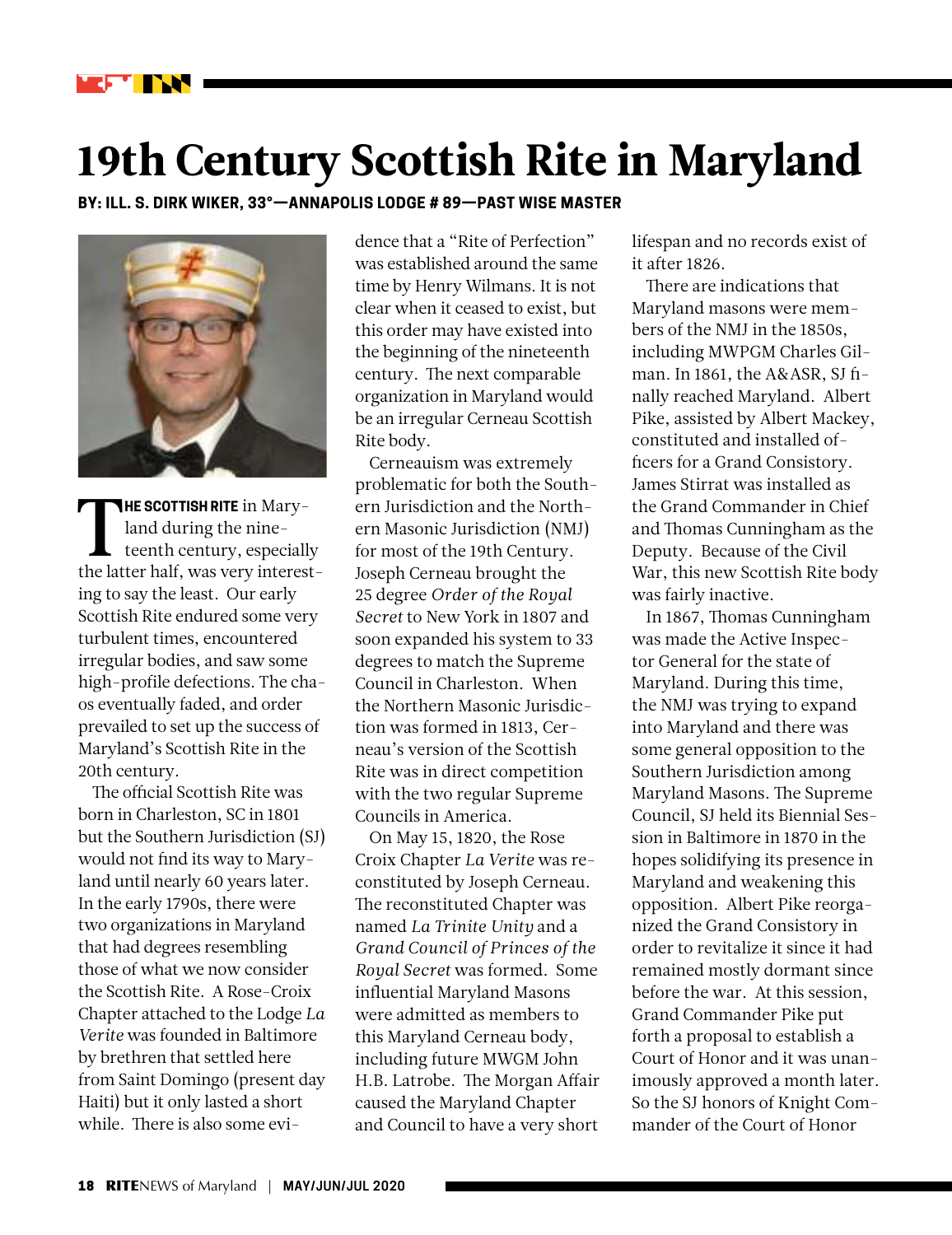

(KCCH) and Grand Cross were put in motion at this Supreme Council session in Baltimore.

The Scottish Rite in Baltimore during the 1770s was very successful and the membership consisted of the most active Masons in the state. In 1872, MWGM H.B. Latrobe was "healed" by Sovereign Grand Commander Pike since he was originally a Cerneau Scottish Rite Mason from the 1820s. Thomas Cunningham resigned in 1878, and Gilmor Meredith became the Active Inspector General for Maryland.

Near the end of this decade, Pike became aware of the practice in Baltimore of only allowing York Rite Knight Templars into the Scottish Rite. This effectively disallowed anyone that was not of the Christian faith. In 1881, Pike came to Baltimore and constituted a new Lodge of Perfection called the *Albert Pike Lodge of Perfection No. 4*, consisting of mostly Jewish members. The existing Scottish Rite members were upset because they were notified that this was happening at the very last minute. In addition, they were also dismayed with the charges brought against them and because this new LoP was to be immediately subordinate to the Grand Consistory of Maryland. Adding further fuel to the fire, they learned that the Grand Commander had widely distributed a circular letter denouncing the Baltimore Scottish Rite's exclusion practices.

The existing members all quit and surrendered the charters for *Mizpah Lodge of Perfection No. 3, Orion Rose Croix Chapter No. 1, and De Molay Council of Kadosh No. 1.* The ex-members formed a group called the "Old Guard" and still sought affiliation with a Scottish Rite body. They first reached out to the Northern Masonic Jurisdiction, but since it was agreed that Maryland was in the SJ, this inquiry went nowhere. They then looked at the two active Cerneau Supreme Councils headquartered in New York. After initially recognizing that they were both irregular, several brothers, led by F. J. S. Gorgas, affiliated with the Peckham Cerneau Rite. Brother Gorgas was one of the most influential Masons in the state and also the Dean of the University of Maryland Dental School. Gorgas was promoted, in due course, to the Sovereign Grand Commander of the Peckham Cerneau Supreme Council.

The Southern Jurisdiction was still only confined to Baltimore within the state, but the Cerneau council created consistories in Baltimore, Cumberland, Frederick, and Annapolis. During this same time period, the Southern Jurisdiction established new bodies in Baltimore that many current members of the Valley of Baltimore would recognize today. In addition to the *Albert Pike Lodge of Perfection*, the following bodies were constituted in the mid-1880s: *Meredith Chapter of Rose Croix*

(named after the IG for MD), *Maryland Preceptory of Knights Kadosh* (Council), and *Chesapeake Consistory*.

Sovereign Grand Commander Pike was so upset with the Baltimore defectors to Cerneauism that he issued a special book titled *The Book of Infamy*, which included the names of fifty of these men, starting with F. J. S. Gorgas. William H. Shryock, future Grand Treasurer and brother of the soon to be MWGM Thomas J. Shryock, was also included in this book. Bro. W. H. Shryock soon after withdrew from the Cerneau organization.

Gorgas was involved in a controversy in 1889 because he met with a Scottish Rite body with connections to the Grand Orient of France in April of the previous year. This had been deemed an irregular body since 1870 when they removed the requirement of a belief in Deity. Gorgas expressed his regret to MWGM Shryock for putting him in an awkward position by the widespread knowledge that he had violated a Standing Resolution of the GL of MD. Further, he stated that he realized the "effect upon Symbolic Masonry which the dissensions of rival Scottish Rite organizations have occasioned," and he vowed to sever his ties with the Scottish Rite as soon as it was possible. He resigned as Grand Commander in 1890. Around this same time period, the Grand Lodges in America rejected Cerneausim,

*Continued on page 27*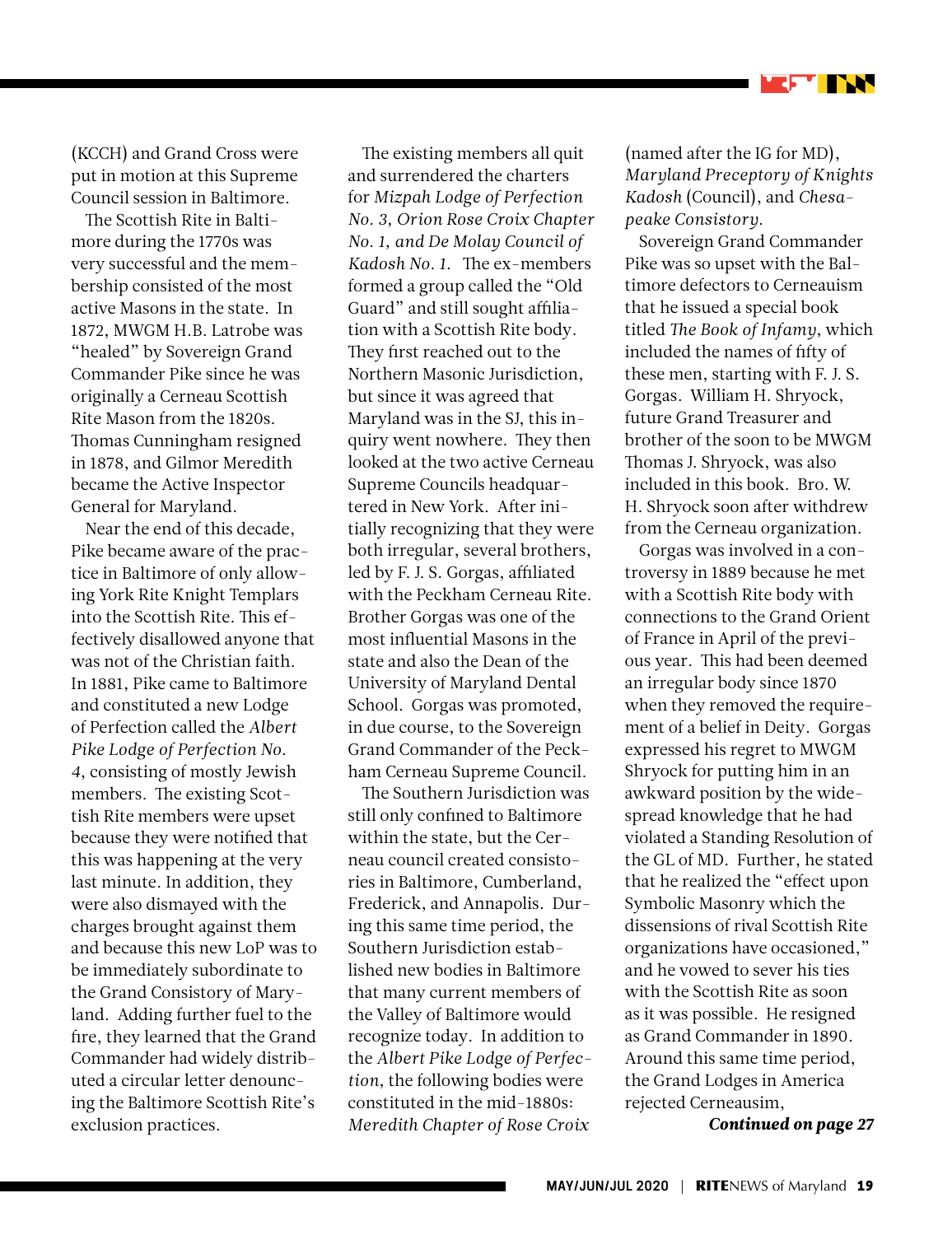

# Worshipful Master's Installation Speech 2020—Patuxent Lodge #218

### **BY: BRO. JOSE E. VAZQUEZ-CRUZ—WORSHIPFUL MASTER**

WISH TO THANK YOU ALL for at-<br>tending the open installation<br>of officers for Patuxent Lodge **WISH TO THANK YOU ALL** for attending the open installation No. 218. A special thank you to our MWGM of Masons in Maryland, Bro. Richard P. Naegele and his grand line for performing the installation, which if I'm not mistaken, is the third and final one of the day with many more to come before the month is over.

This has been a journey full of ups and downs, trials and triumphs. My journey started back in 2007, when I thought I was joining the fraternity, only to find out it was not part of this great fraternity of brothers I'm a part of now. However, in December of 2016, I was laying on my couch recovering from a knee surgery and saw the Maryland Freemasons' commercial late one night and went online and applied for information. My lovely wife knew of what occurred previously to me and told me to give it another try and that what happened ten years prior was not how the fraternity truly was.

So, I get a call in February of 2017 from then WM Kenyatta Galbreth, who invited me to come meet and greet the brethren. He told me to come dressed in a dark suit and tie. I didn't really understand why at that time but I do get it now. I met with Bros. Marlon Curtís and Gerald Poe, who asked a few questions of me and what I was hoping to get out of the fraternity. Then, in May of that year I, along with four others, were initiated. In October, we were passed and between November and December, we were all raised to the sublime degree of master mason.

### **THIS HAS BEEN A JOURNEY FULL OF UPS AND DOWNS, TRIALS AND TRIUMPHS.**

What a journey then. We thought we made it, not realizing the magnitude of what had occurred. Then, I was installed as a Senior Steward and, in the same year, advanced to Senior Deacon. Then 2019 came along and I was nominated and installed as Senior Warden with the expectation that I get certified to become WM for this current year.

Ok, I can tell from some of you out there that you are questioning what I was thinking. To be honest, I wasn't! I was just trying to help out as best as I could for the better of the Craft, again not realizing, during the year, the magnitude of it all.

Then, it became real once I started to become certified,

nominated and elected.

I don't recommend to any new brother out there to do this in one year—it's a strain. My wife can tell you that she's probably heard me going over and over and over and over everything I had to remember to be able to recite. I think there may have been a few times where she probably wanted to call the guys in the white jackets to take me to the happy place.

I say all this because the journey for me was well worth it especially to see the brothers in Patuxent Lodge No.218 come together in such strong support to help me along to become certified so this day could happen.

To all our Past Masters, Bros. Gerald Poe, Marlon Curtis, Kenyatta Galbreth, Melvin Mason, Melvin Harrison, Rudy McCumber, William Hines and a slew of others for which I don't have all the time to name - because of each of you and your assistance know that we, and especially myself, are grateful. I also wish to send out a special thank you to Bro. Ron Block our Deputy Grand Lecturer who guided me even when I wanted to jump off a bridge, to see me through and to certify me.

Grand Master, I thank you and your Grand Line once again for coming out and supporting me.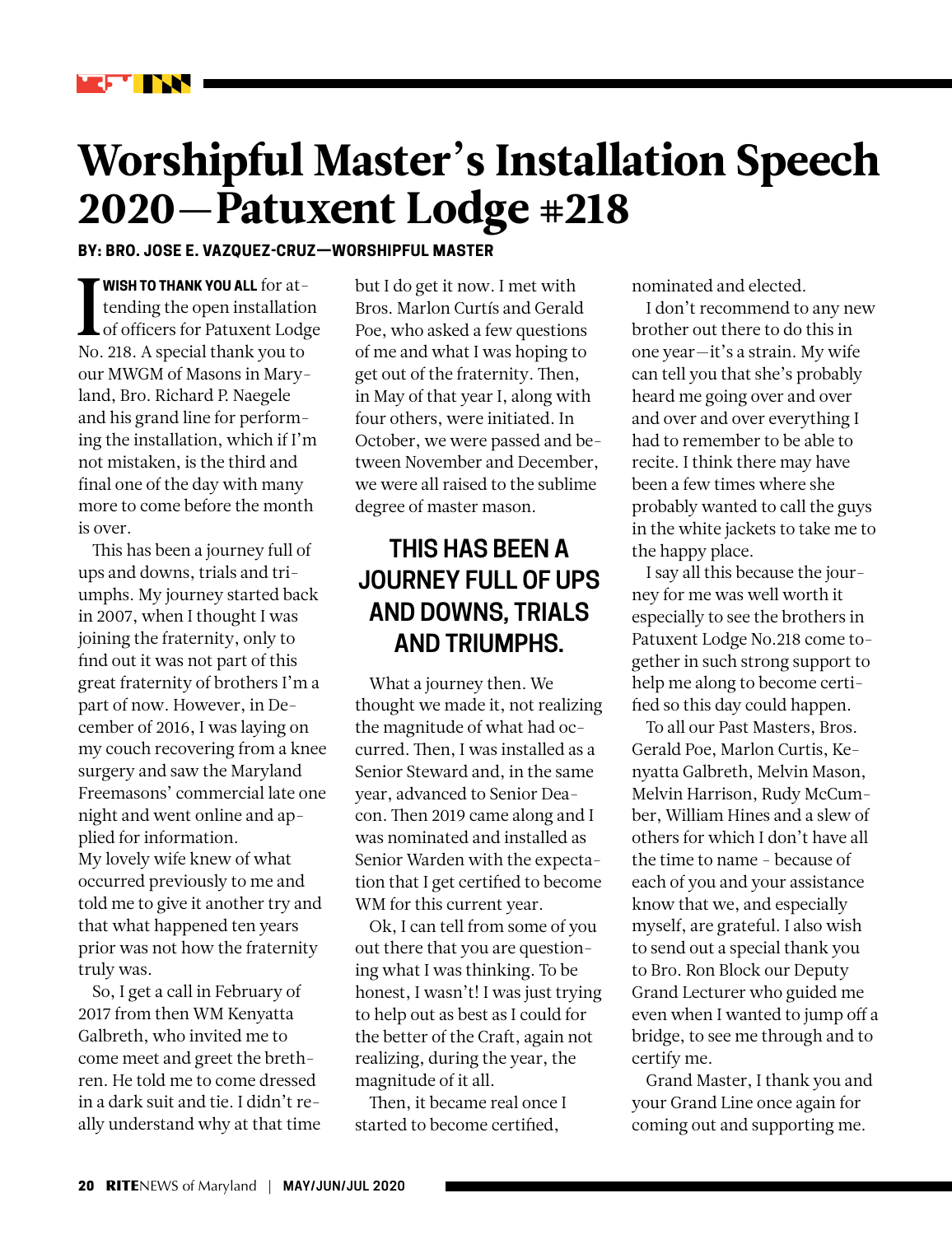I know a swinging spot where the tea is hot...

You are cordially invited by The Knights of St. Andrew Ladies Auxillary

To the

# 5th Annual Afternoon Tea

Sunday, June 7th 2 o'clock in the afternoon

\$20 per person donation RSVP No later than May 18th to Lady Evelyn Vollmer 6816 Blentlinger Rd Frederick, MD 21702 ksaladiesaux@gmail.com

**MAY/JUN/JUL 2020** | RITENEWS of Maryland 21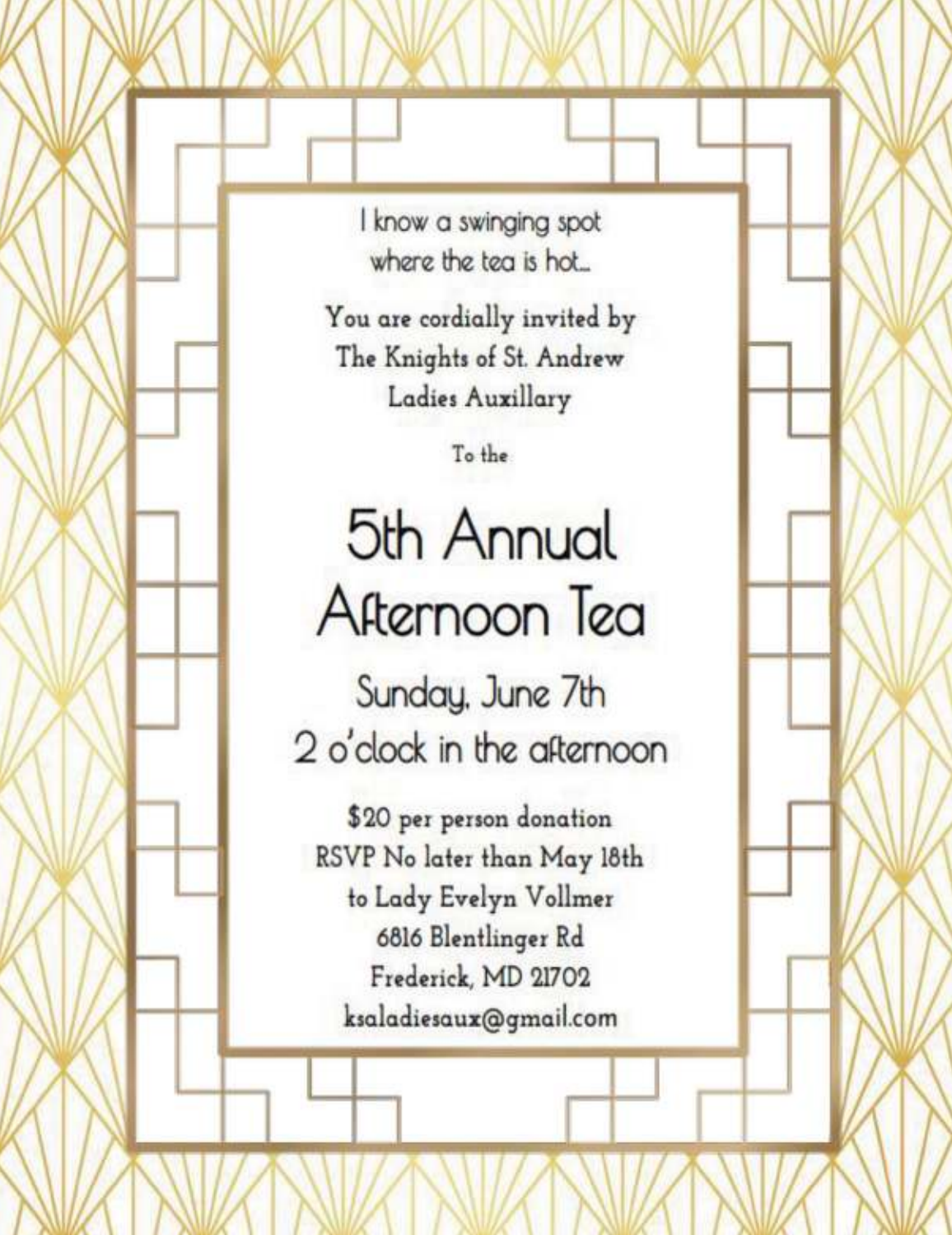

# The Circumpunct

#### **BY: BRO. STEPHEN R. TWOMEY, II, 32°—NANICOKE LODGE # 172**

THE CIRCUMPUNCT is one of<br>the very first symbols<br>that the newly entered **HE CIRCUMPUNCT** is one of the very first symbols apprentice encounters upon being initiated into the mysteries of Freemasonry and possibly, one of the first things he allegorically represents, even before encountering this symbol in the lectures, both on his first trip around the lodge in a circular fashion, as well as when he kneels at the altar in the center of the path he has just traversed.

In English, the circumpunct is defined as the Encircled dot. The word appears to have come from two Latin words Circum and Punctim. Circum means around or in a circle and it also means on both sides. Punctim means little point, dot, or spot.

Before we explore the rich ancient history and philosophy of the circumpunct, let's see what our first degree lecture has to say about it. We're informed in the ritual that "there is represented in every well-governed Lodge, a certain point, within a circle; the point representing an individual Brother; the Circle, the boundary line of his conduct, beyond which he is never to suffer his prejudices or passions to betray him."

That may be one explanation, but I tend to agree with Albert Mackey. This is what he had to say on the matter, *"this explanation, trite and meagre as it* 

*is, may do very well for the exoteric teaching of the order; but the question at this time is, not how it has been explained by modern lecturers and masonic system-makers, but what was the ancient interpretation of the symbol, and how should it be read as a sacred hieroglyphic in reference to the true philosophic system which constitutes the real essence and character of Freemasonry?(Mackey, The Symbolism of Freemasonry)"*

How long has this symbol been used? Loughcrew is an area near Oldcastle, Ireland. It's home to a group of megalithic tombs dating back to the 4th millennium BC. It is one of the four main passage tomb sites in Ireland and is a protected National Monument. Based on the stone arrangement at this site, it would appear that the ancient people that inhabited Ireland were no strangers to the point within the circle. I'd be willing to bet, given enough time, that we could identify a multitude of examples of this symbol or idea throughout ancient culture.

Hieroglyphs are believed to have originated in Egypt around 3250 B.C. The point within the circle can be found amongst the hieroglyphs of the ancient Egyptians and was used as a solar-phallic symbol to represent the eternal nature of the sun god Ra. The Karnak temple complex

is just one of many examples demonstrating that this symbol has ancient roots.

Similar to the the circumpunct, as found in Freemasonry with the two Johns, we find many instances of similar themes that were used in Egypt. For example, this stone carving that is believed to be two baboons with the hieroglyphic representation of the Sun perfectly in the center. Baboons in ancient Egypt are believed to have been associated with wisdom, science, and measurement. The Egyptian god Thoth was also said to be represented by a baboon and was associated with the moon. This theme of the unification of the active Sun and the passive Moon reoccurs throughout many traditions holding great spiritual significance.

Another symbol from ancient Egypt is the aker lions. We again see the symbolism of opposing figures with a representation of the Sun in between them. This particular representation of the Sun is known as the Akhet and is said to represent the Sun on the horizon. The Akhet is also associated with birth, death and rebirth. Akhet was also the first of three seasons in ancient Egypt and was known as the flooding season. The 3 seasons were 120 days each, so the year was essentially divided into 3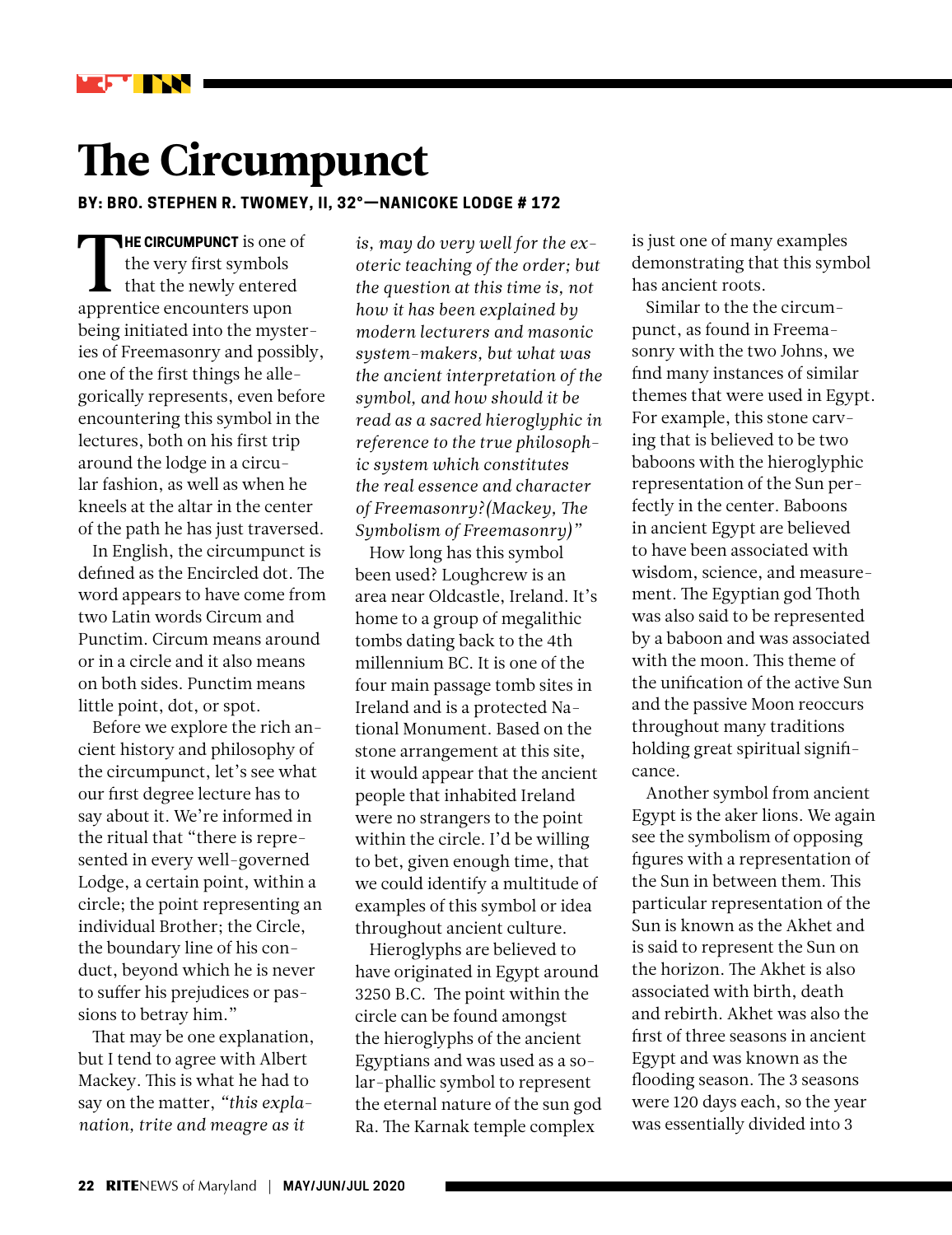





**Clockwise from top left:** Sri Mansala, Lingam-YoniEgyptian heiroglyphics at the Karnak Temple Complex, Egyptian stone carving of two baboons and the Sun, Ancient Egyptian symbol of the Aker Lions.

equal parts, although the calendar did wander a bit because as we know there are 365 days in a year. What's important here, though, is the reoccurring theme of two opposing forces with a third mediating force between them. This brings to mind the ancient Egyptian Gods Isis, Osiris, and Horus.

Albert Pike elaborates on this

theme and says: "In the Mysteries was also taught the division of the Universal Cause into an Active and a Passive cause; of which two, Osiris and Isis or the heavens and the earth were symbols. These two First Causes, into which it was held that the great Universal First Cause at the beginning of things divided itself, were the two

great Divinities, whose worship was, according to Varro, inculcated upon the Initiates at Samothrace(Morals and Dogma)."

In Hinduism, Shiva Lingam stones are egg-shaped stones from the Narmada River in Onkar Mandhata, India, as seen in the center of this stone sculpture. They are often paired with the yoni stone, which is the round base like part of the sculpture. The Shiva Lingam represents the male phalus or creative energy, while the yoni stone symbolizes the female womb or receptive energy. In Hinduism, the Shiva Lingam represents the god Shiva, while the yoni is the symbol of his partner, the goddess Shakti. When the stones are used together, they are called the lingam-yoni. The lingam is placed inside of the yoni to represent eternal creation and renewal. It's also representative of the creative male energy united in equilibrium with the female receptive energy.

Pike has this to say about the active and passive principles: "These two Divinities, the Active and Passive Principles of the Universe, were commonly symbolized by the generative pasts of man and woman ; to which, in remote ages, no idea of indecency was attached ; the Phallus and Cteis, emblems of generation and production, and which, as such, appeared in the Mysteries.

*Continued in next issue*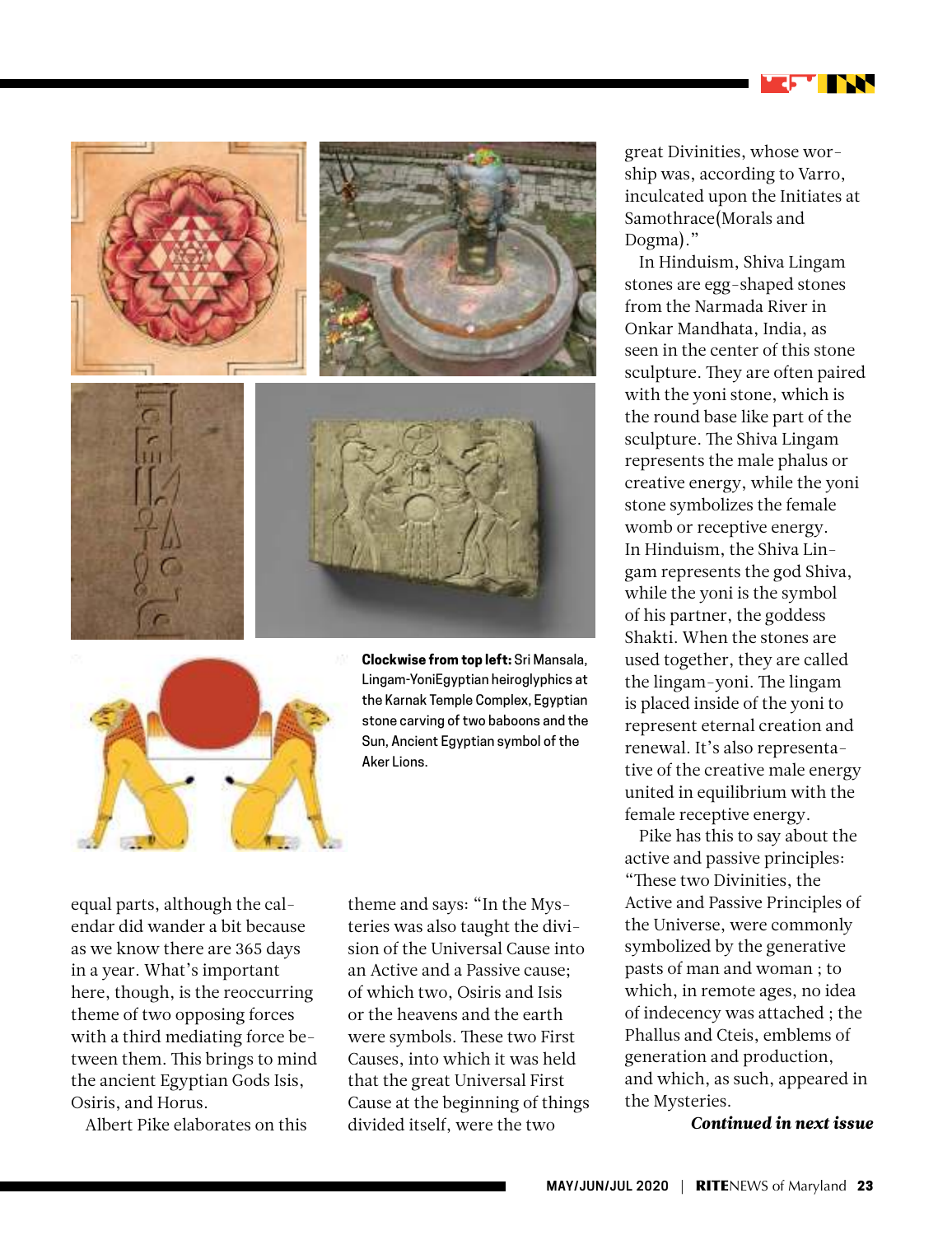

### Masonic Dates

**BY: ILL. S. DIRK WIKER, 33°—ANNAPOLIS LODGE # 89**

**N OUR WESTERN CULTURE,** we

**N OUR WESTERN CULTURE, We commonly use a yearly dat-**<br>ing system that began with commonly use a yearly datthe birth of Christ. The calendar used throughout most the world is called the Gregorian calendar, named after Pope Gregory XIII. This calendar, introduced in 1582, corrected the leap year issues in the Julian calendar. The year numbering system, or calendar era, that we commonly use is Anno Domini, which is Latin for "Year of Our Lord." Throughout your experiences in Freemasonry, you may have noticed that different yearly numbering systems are used. Symbolic Masonry uses one system, and appendant and concordant bodies sometimes use their own particular systems. Each masonic body has a reason for using these alternate dating systems for depicting the year.

In the Ancient and Accepted Scottish Rite, we use Anno Mundi (In the Year of the World). This system derives from the Hebrew calculation back "to the creation of the  $world$ " (לבריאת העולם). This calculation methodology is based on the Masoretic Hebrew text primarily using biblical genealogical information.

The current year in the Scottish Rite is *A.. . M.. .* 5780. This is calculated by adding 3760 to our current common year. Since this calendar era follows the

Jewish calendar, add an additional year if the date falls after Rosh Hashanah (around September). As an official example, the date on title page of the 1857 Supreme Council session held in New Orleans reads:

*On the 20th, 21st, and 23rd day of the month called "Sebat," A.. . M.. . 5617, corresponding to the 14th, 15th, and 17th days of February, in the Vulgar Era, 1857.* 

In the Symbolic or Blue Lodge, we use Anno Lucis (In the Year of Light) for the date year. This is simply calculated by adding the current common A.D. year to 4,000. After the Masoretic text was published, it became popular to use an approximation of 3760 and the number was rounded to 4,000. This dating system was widely adopted within Freemasonry in the 18th century. For instance, the title page of Anderson's Constitutions of 1723 states that it was published "In the Year of Masonry" - 5723. Anderson's Constitutions also refers to the calendar era *Anno Mundi* in several places.

Each of the three bodies of the York Rite also have their own calendar that differs from the common *Anno Domini* era. These bodies use a dating method that is directly relevant to the degrees.

The Royal Arch uses A*nno Inventionis* (In the Year of Discovery). This date is produced by adding 530 to the current date. 530 B.C.E is the traditional date of the building of the second Jerusalem Temple when certain sacred objects were discovered while clearing the rubbish of the first Temple that was destroyed by the Babylonians.

The Cryptic Council uses *Anno Depositionis* (In the Year of the Deposit). The same items discovered at the beginning of the building of the second Temple were deposited there around 1000 B.C.E. So the calculation of the year in the Council of Royal and Select Masters is to just add 1,000 to the current year.

*Anno Ordinis* (The Year of the Order) is used by Knights Templar Commandaries. This is calculated by subtracting 1118 from our current year. 1118 A.D. is the year the Order of the Knights Templar was founded so the current date for Masonic Templars is 902 A.O.

There are more calendar eras used in Freemasonry as well and they all have a specific purpose that relates to the traditions in their degree rituals. These five, however, are the ones that most Masons would encounter most often.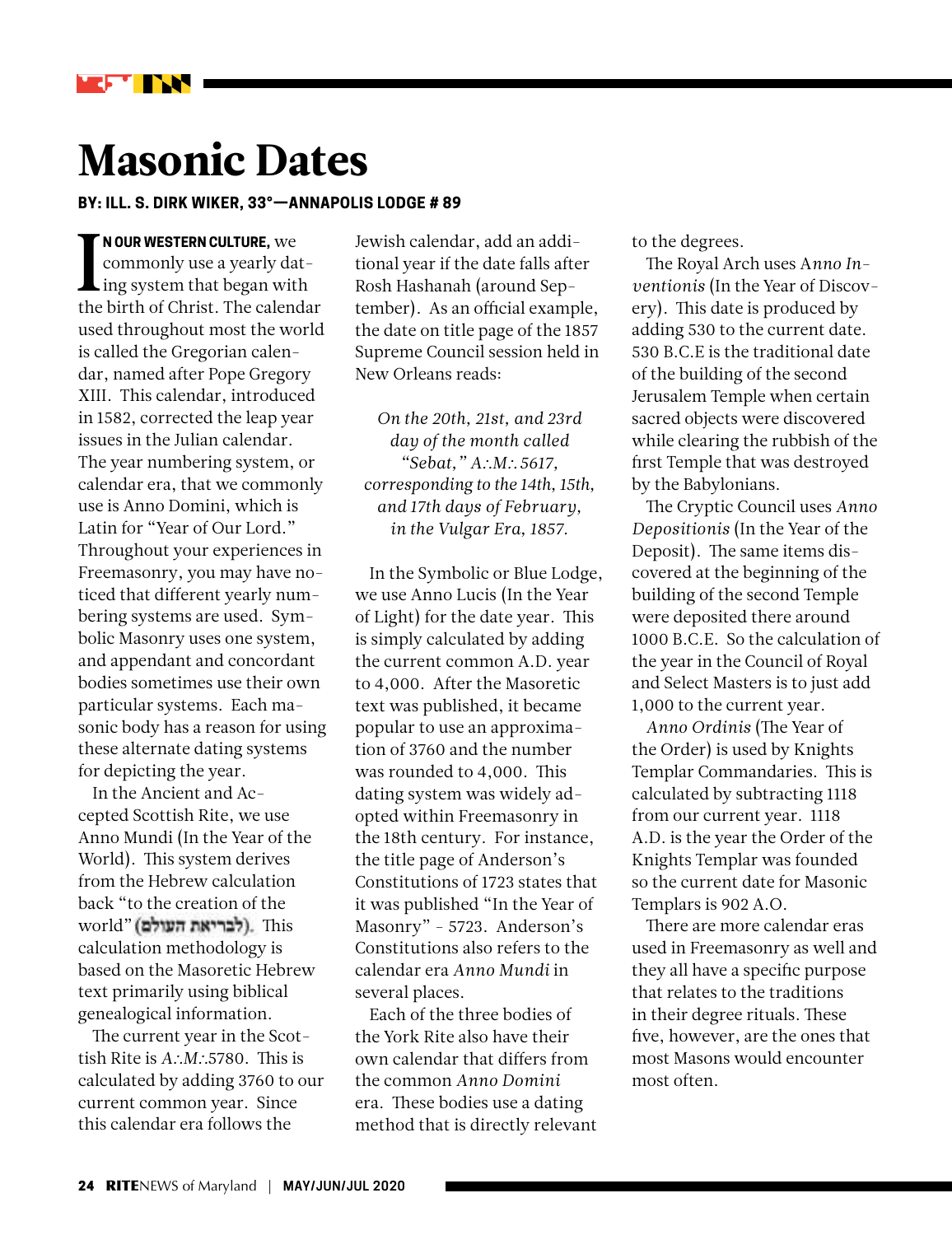

### The Clinic Corner

**BY: BRITTANY O'NEILL, M.S. CCC-SLP**



H **APPY SUMMER** from the Scottish Rite Childhood Speech and Language Center! We are so excited to be completing another year of servicing contracts at our local private schools as well as continuing evaluations and therapy directly at our clinic! We have been so fortunate to continue to build relationships with three nearby schools, providing individual and group treatment to students during their school day. While our caseloads continued to flourish as the year progressed, we love having the opportunity to work with our school-aged population, collaborating with teachers and other related professionals to promote their academic and social success!

Even though another great school year has come to an end, we are able to offer services at our clinic to help these students learn and maintain their speech and language skills. Our sessions offered at the clinic are a great way to increase parent involvement, allowing them to directly observe and participate in therapy, increasing their understanding of skills and using strategies to promote at home during their activities of daily living!

We know that summer can be a busy time of year; many clients take family vacations, children attend camp, and many parents elect to take a break from services to recharge and relax! However, there are many activities family can incorporate into their summer routine to continue to target speech and language skills while still having fun! Here are some activities your family can try:

### **TAKE A NATURE WALK OR HIKE:**

walk around your backyard or neighborhood; explore a new city or a local park! Ask your child WH questions (who, what, when, where, why, how) to prompt them to describe what

they see, hear or feel. Make predictions about what you may see next! Find items outside that start with a specific speech sound!

**DESIGN ARTWORK:** find different art supplies that are accessible and have your child develop a summer scene (i.e. playing at the beach, swimming in the pool, etc). Ask your child to describe what is happening in their picture! Given your child directions to follow, such as using a specific color crayon, drawing a specific item.

**GO TO THE LIBRARY:** the public library is a great place to not only develop speech and language skills, but also to promote socialization! Look for story time or reading groups at your local library; encourage your child to pick out a new book and read it to you! Reading is a great opportunity for a parent to model a slow rate of speech and to over-exaggerate targeted speech sounds!

These are just a few ideas! We love helping parents develop functional and fun activities to promote their child's development.

Our clinical staff is wishing everyone a safe and fun summer and we thank you for contributing to our success at both our clinic and at the schools we service!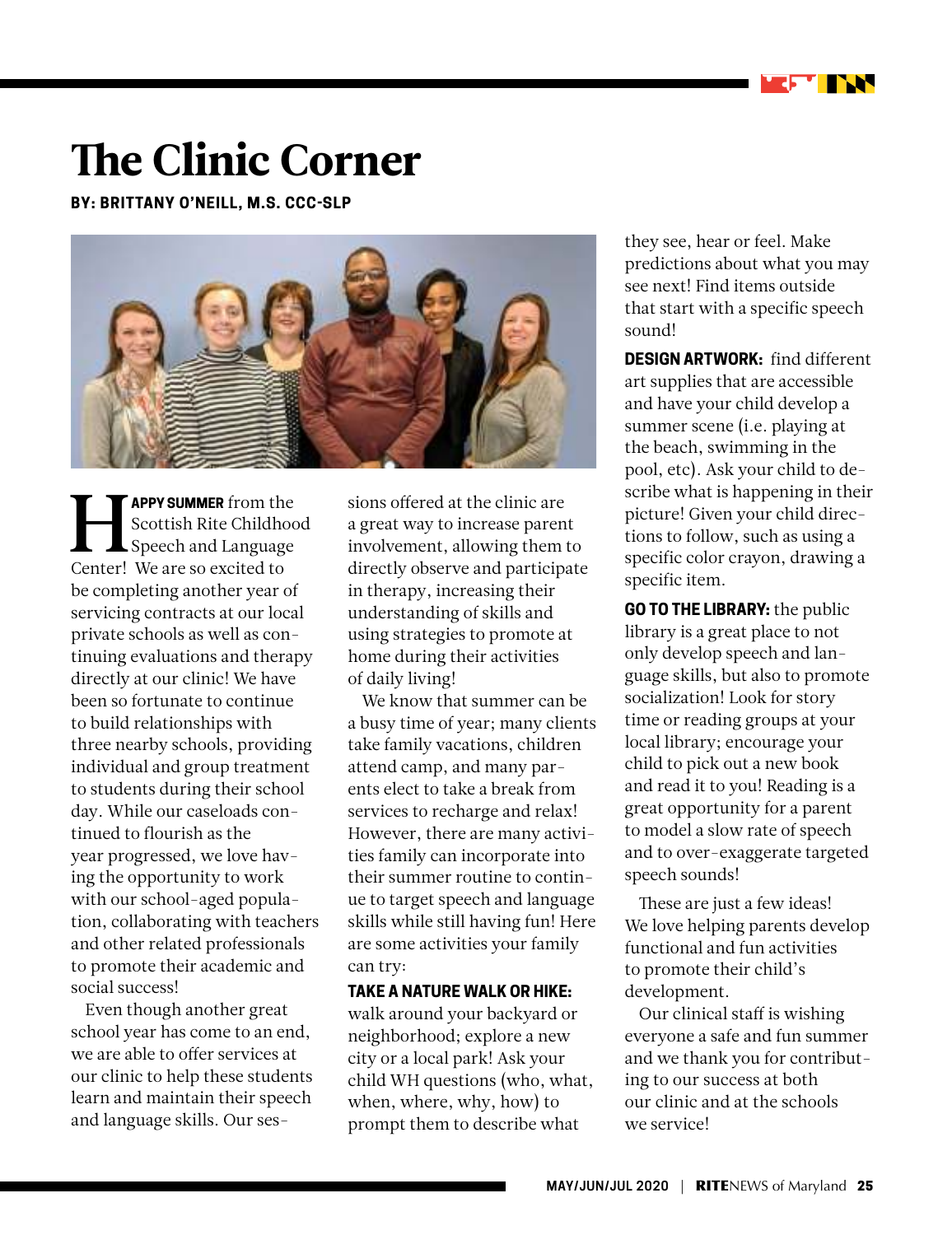

# Recent Charitable Contributions

### **AS OF 2/27/2020**

### **CHARITABLE DONATIONS**

Carroll Scottish Rite Club Estate of William E. Harris Mark W. Rauen William Yale Dennis S. Magness William C. Alexander, Jr. Benjamin D. Lowe Charles B. Miller Bradley L. Rees Thomas J. Dunworth Frederick J. Brown, Jr. Douglas M. Deiss, Sr. Ethel C. Zechman Revocable Trust William J. Weglein, Jr. William G. Sizemore II Aristotle N. Stroumbis

Jan C. Varada Michael R. Segal William W. Kelly, Jr. George L. Deares Justin W. Hitt Nelson J. Briggs Chapter, DeMolay International

### **TEMPLE DONATIONS**

Tommy Morris Mark W. Rauen William Yale Dennis S. Magness William T. Ivey William C. Alexander, Jr. Benjamin D. Lowe Charles B. Miller

Bradley L. Rees Thomas J. Dunworth Frederick J. Brown, Jr. Douglas M. Deiss, Sr. John H. Austin Woodrow W. Townshend III Jason M. Taft Richard T. Gerard Donald A. Wyand Christopher C. Lavoie William J. Weglein, Jr. Robert and Jo Ann England William G. Sizemore II Aristotle N. Stroumbis George A. Hastings John E. Hoffman Jan C. Varada

Henry C. McDonald Cassiano T. Garcia Hurst R. Hessey Bobby G. Perry Michael R. Segal William W. Kelly, Jr. Almoner, Valley of Baltimore Ronald A. Block George L. Deares Larry W. Hurley Justin W. Hitt Morris L. Bohlayer

#### **IN MEMORY OF CONTRIBUTIONS**

In Memory of Ill. Charles J. Hout, 33° by Marlin and Brenda Mills

### *Continued from page 5*

best do his duty by the ancient order to which he belongs is by reflecting credit upon that order by way in which he performs his duty as a citizen of the United States."

*–Theodore Roosevelt* Masonic labor is purely a labor of love. He who seeks to draw Masonic wages in gold and silver will be disappointed. The wages of a Mason are in the dealings with one another; sympathy

begets sympathy, kindness begets kindness, helpfulness begets helpfulness, and these are the wages of a Mason. *–Benjamin Franklin*

"There are no strangers in Freemasonry, only friends you've yet to meet." *–Author Unknown*

The excerpt from the book, *The Lost Symbol*, in the story cited above is an example of how Masonry is perceived by non-Masons; however, the last line, "We all fear what we do not understand" applies to all. The quotes shared were made by Masons, some of whom served as President of the United States. Their words are as true today as when they were first written.

Wishing you and your families safe travels. Have a wonderful summer!

**Share this website with a friend: BeAFreemason.org**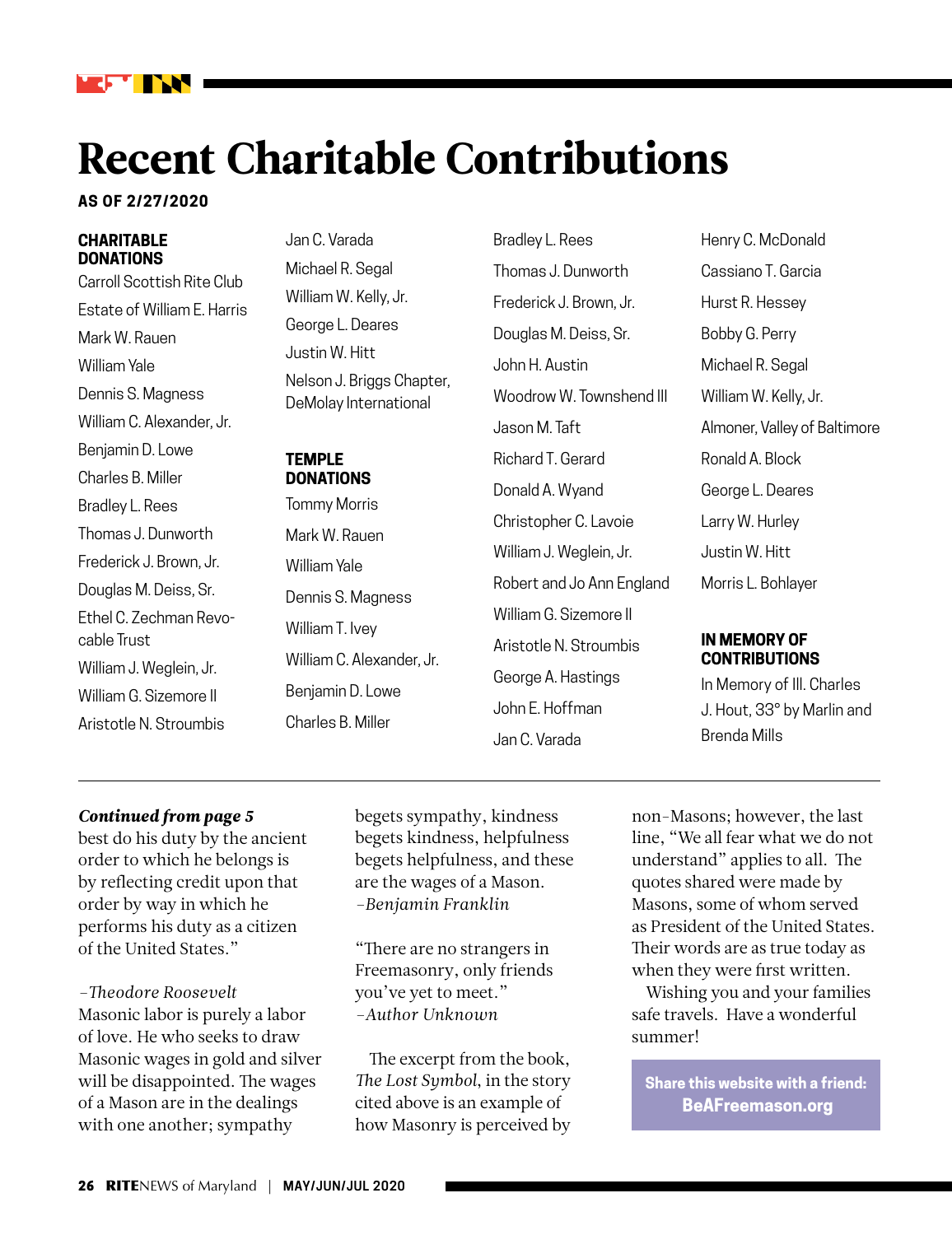In Memory of Ill. Stephen J. Ponzillo III, 33°, MWPGM by Marlin and Brenda Mills

In Memory of Ill. Charles W. Ridgeway, 33° by Marlin and Brenda Mills

In Memory of Ill. Charles J. Hout, 33° by E. Ray Leppo, Jr.

In Memory of Ill. Stephen J. Ponzillo III, MWPGM by E. Ray Leppo, Jr.

In Memory of Ill. Charles W. Ridgeway, 33° by E. Ray Leppo, Jr.

In Memory of Ill. Stephen J. Ponzillo III, 33°, MWPGM by Oliver and Christa Strong

### Brothers Called From Labor To Eternal Rest

David N. Wilson, 32° John W. Carr, 32° Charles L. Flemming, 32° Samuel Q. Tharpe, Sr., 32° Harold E. Conger, 32° Roy C. Romsburg, Sr., 32° Jeffrey L. Johnson, 32° Claude H. Gilleland, 32° Hon. Francis E. Walsh, 32°, KCCH Harry W. Hurst, Jr., 32° Arthur H. Sewell, 32° James M. Dow, 32° Rodney A. Freund, 32° Thomas W. Bussard, Sr., 32° Wilbur G. Speicher, Jr., 32° Clarence A. Moody, 32°

William A. Metcalf, 32° John R. Somers, 32° Rudolph K. Kratzmeier, 32° Elwood F. Smeltzer, 32° Mehrle H. Ramsburg, Jr., 32° Keith A. Kelley, 32° Garrett H. Hastings, 32° Glenn E. Fleischman, 32° Herman T. Care, 32° Gerald D. Spangler, 32° Wayne I. Campbell, 32° Clarence E. Sheetz, 32° Walter J. Apple, 32° Charles H. Gover, 32° Ill. Charles J. Hout, 33° Ill. Stephen J. Ponzillo III, 33°, MWPGM Ill. Charles W. Ridgeway, 33°

### *Continued from page 19*

and the SJ and NMJ were the only two recognized Scottish Rite organizations by the Grand Lodge of Maryland. Article XVII of the Constitutions of the Grand Lodge of Maryland now explicitly lists each recognized body of our GL. The only two recognized Ancient & Accepted Scottish Rite bodies are the Southern Jurisdiction and the Northern Masonic Jurisdiction.

Near the end of the century, things stabilized and the

foundations were laid for our present day Scottish Rite in Maryland. The Grand Consistory eventually transitioned into the "Orient of Maryland" and besides Baltimore, there are now Valleys in Bel Air, Cumberland, Frederick, Hollywood, La Plata, and Salisbury.

#### *Bibliography:*

*Carter, James David. History of the Supreme Council, 33 Degree (Mother Council of the World) Ancient and Accepted Scottish Rite of Freemasonry Southern Jurisdiction, U.S.A., 1861-1891. Washington, D.C.: The Supreme Council, 1967.*

*Fox, William L. Lodge of the Double-Headed Eagle: Two Centuries of Scottish Rite Freemasonry in Americas Southern Jurisdiction. Fayetteville: The University of Arkansas Press, 1997.*

*Harris, Ray Baker, and James David Carter. History of the Supreme Council, 33°, Mother Council of the World, Ancient and Accepted Scottish Rite of Freemasonry, Southern Jurisdiction, U.S.A., 1801-1861. Washington: Supreme Council, 33°, 1964. Schultz, Edward Thomas. History of Freemasonry in Maryland. Vol. 1. Baltimore: J.H. Medairy, 1884.*

*Schultz, Edward Thomas. History of Freemasonry in Maryland. Vol. 4. Baltimore: J.H. Medairy, 1888.*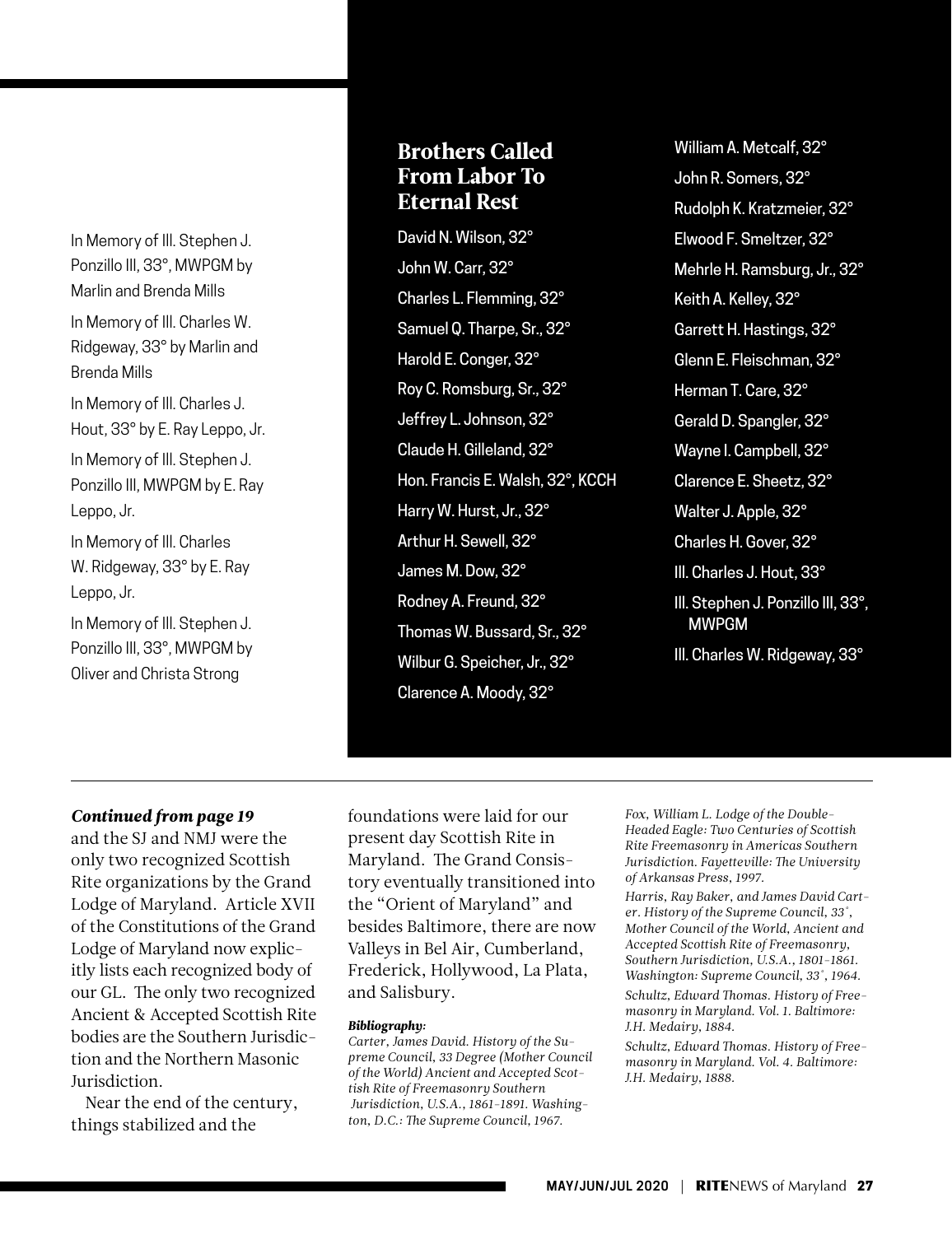

# Christmas 2019

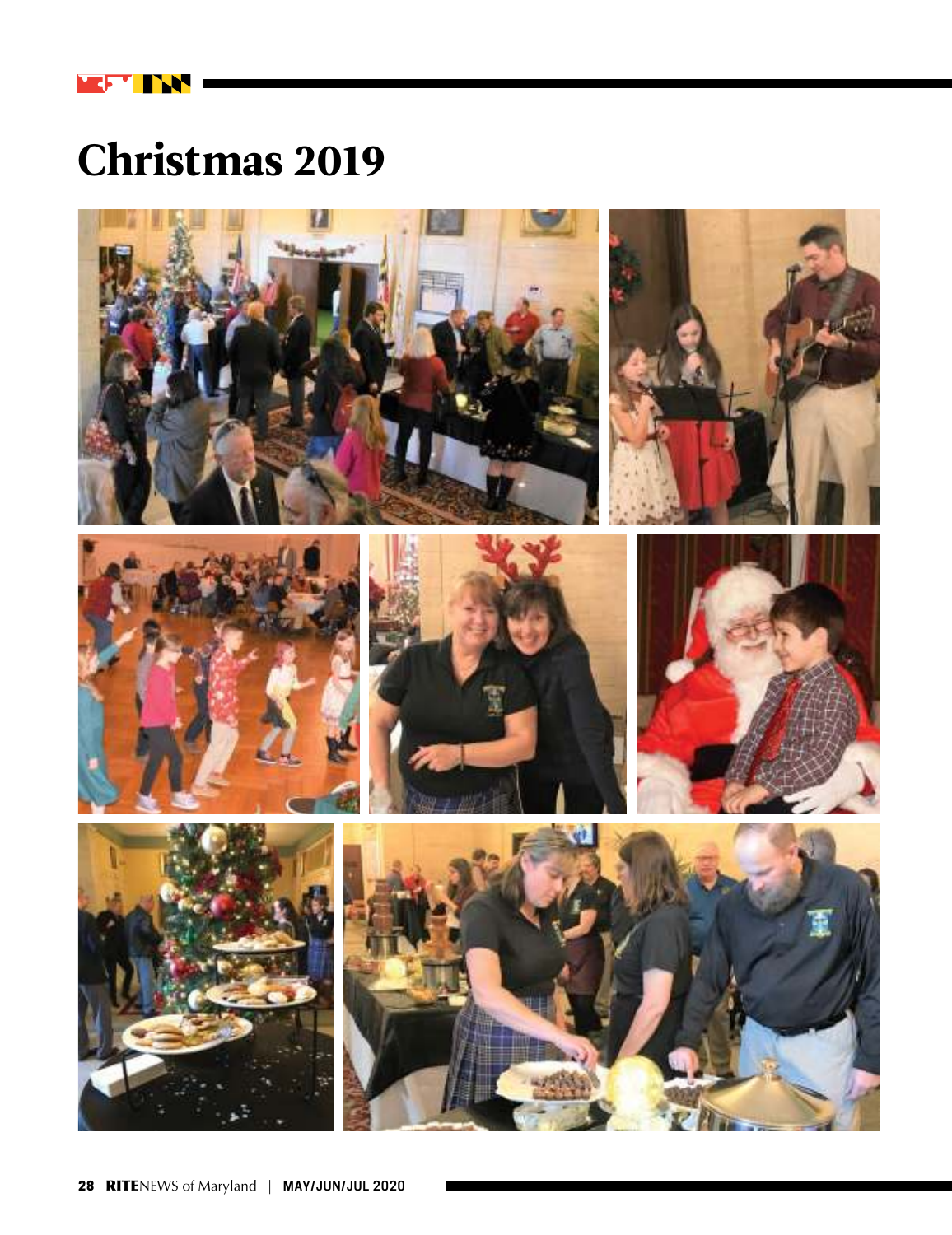![](_page_28_Picture_0.jpeg)

![](_page_28_Picture_1.jpeg)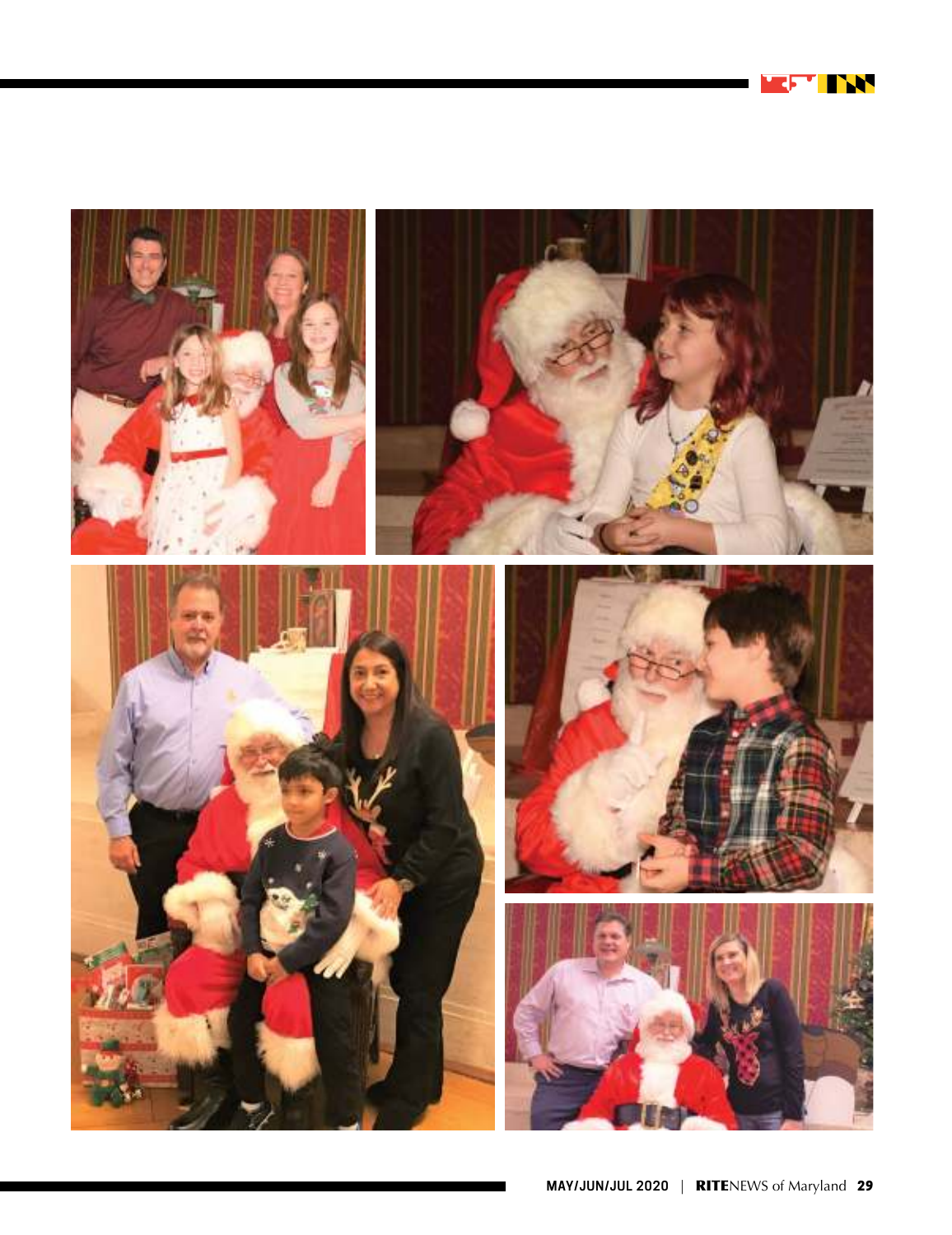![](_page_29_Picture_0.jpeg)

# An Opinion For Consideration

#### **BY: BRO. LUIS J. GONZALEZ JR. 32°, VALLEY OF BALTIMORE, ORIENT OF MARYLAND, SENIOR WARDEN OF ODENTON LODGE NO. 209, ODENTON, MD.**

F **TOR DECADES NOW, Masonry** has seen a decline in membership. You only have to peruse the book of lodges over time and see the membership numbers have declined. This has led many Masons to believe the solutions lie in making the Craft easier to join, lowering the standards regarding ritual, dress, etc., or all of the above. I argue people will only associate with or join an organization in relation to its perceived value and the value to be obtained. These solutions cheapen the institution and strip it of its value.

The idea of value is a part of human nature. The moment we make something cheap and easy to obtain, it becomes less attractive. Establishing value begins with the petitioning process. Every petition asks the sponsors the length of time they have known the petitioner. The moment a sponsor signs the petition of an inquirer he does not know, or just met, he has devalued the institution. This action essentially cheapened the institution, and subconsciously conveyed the message, "Masonry is of little value and is willingly given away to anyone." Ask yourself, would you allow just anyone into your home to socialize with your family? By signing a petition without establishing a friendship and rapport with the petitioner,

you have done just that! You have invited them into the Masonic family.

For centuries, the Craft has thrived on the psychological effects of exclusivity. In 1772, masonic scholar William Preston wrote in his work *Illustrations of Masonry*, "Were the privileges of Masonry to be common, or indiscriminately bestowed, the design of the institution would be subverted; for being familiar, like many other important matters, they would soon lose their value, and sink into disregard." Bro. Preston understood the value of exclusivity and that not every man should be made a Mason. He recognized the mystery and mystique surrounding the institution. He appreciated the notion of it being a "Secret Society," an institution in possession of ancient knowledge and wisdom. He knew that when something is exclusive, not everyone could have it, and by nature people want what they cannot have. While this may seem contrary to the idea of growth, making something exclusive can often be the number one driver of sales. Exclusivity is not just about the have and have nots, but it distinguishes the brand, solidifies its identity, and carves out or reinforces its niche.

The power of exclusivity commences with the scarcity principle. No different from supply and demand, the scarcity principle dictates that the more exceptional, challenging or unattainable something is, the more it is valuable. This elusive value triggers a sense of inquisitiveness and urgency within the person. While fulfilling their curiosity is fulfillment in itself, exclusivity produces a myriad of other psychological rewards including a sense of belonging and importance. To be one of the few with access to this ancient knowledge puts them in an elite group, which creates a robust sense of belonging and community. According to Maslow, this sense of belonging and community is at the center of the human hierarchy of needs.

Ultimately, the brethren must decide that Masonry is a thing of value. By upholding the highest standards, we distinguish ourselves from any other social club or institution within our communities. We must ensure that our meetings and activities differ from those of other organizations. Our meetings should have a deliberate focus on the pursuit of personal growth and improvement for the benefit of humanity. The gift of Freemasonry, like all valuable and precious things, is to be guarded and given only to those found worthy.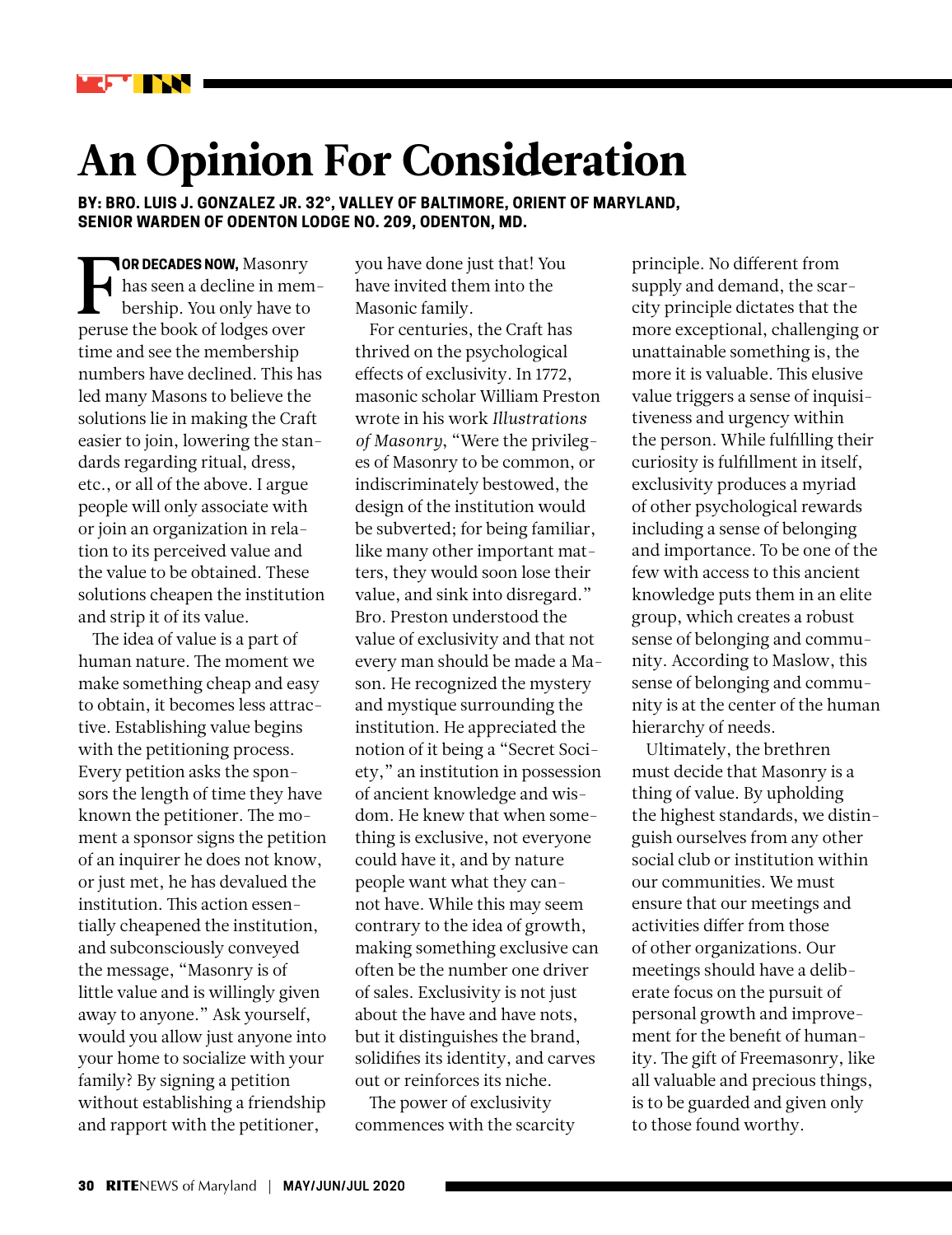![](_page_30_Picture_0.jpeg)

### **VALLEYS OF MARYLAND**

Illustrious Marlin L. Mills, 33° *Sovereign Grand Inspector General in Maryland*

#### **BALTIMORE VALLEY**

*Meets on Wednesday 7:30 P.M.*

Scottish Rite Masonic Center 3800 North Charles Street Baltimore, Maryland 21218

Ill. E. Ray Leppo, Jr., 33°, GC *Personal Representative*

Ill. Frederick Spicer, 33°, GC *Executive Director, 410-243-3200*

#### **CHARLES COUNTY VALLEY**

*Meets Third Friday 7:30 P.M.*

Masonic Temple 710 Lodge Street, La Plata, MD 20646

Hon. William A. Zarychta, 32°, KCCH *Personal Representative*

> Bro. Reginald J. Eda *Secretary, 757-869-4596*

#### **CUMBERLAND VALLEY** *Meets on Monday 7:30 P.M.*

Masonic Temple 15-21 Green Street, Cumberland, Maryland 21502

> Ill. Jamey S. Hill, 33° *Personal Representative*

Ill. Jerome Robinette, 33° *Secretary, 301-777-0498*

#### **FREDERICK VALLEY**

*Meets on Thursday 7:30 P.M.*

Masonic Temple 6816 Blentlinger Road, Frederick, Maryland 21702

> Ill. Creed F. Parker, 33° *Personal Representative* Ill. Scott Cameron, 33° *Secretary, 240-446-4889*

#### **SALISBURY VALLEY**

*Meets on Monday 7:30 P.M.*

Masonic Temple 110 N. Division Street Salisbury, Maryland 21801

Ill. Arthur H. Tawes, 33° *Personal Representative*

Ill. Samuel Walker, 33° *Secretary, 410-968-0667*

#### **SOUTHERN MARYLAND VALLEY**

*Meets on Wednesday 7:00 P.M.*

Masonic Temple 24410 Mervell Dean Road Hollywood, Maryland 20636

Ill. Richard C. Miller, 33° *Personal Representative*

Ill. Alfred Girard, 33° *Secretary, 301-862-3683*

#### **SUSQUEHANNA VALLEY**

*Meets Third Thursday 7:00pm*

www.susquehannasr.org Lodge location varies, please check website or call

Ill. Ralph L. Perry, 33° *Personal Representative*

Hon. Jason Q. Standish, 32°, KCCH S*ecretary, 410-688-4688*